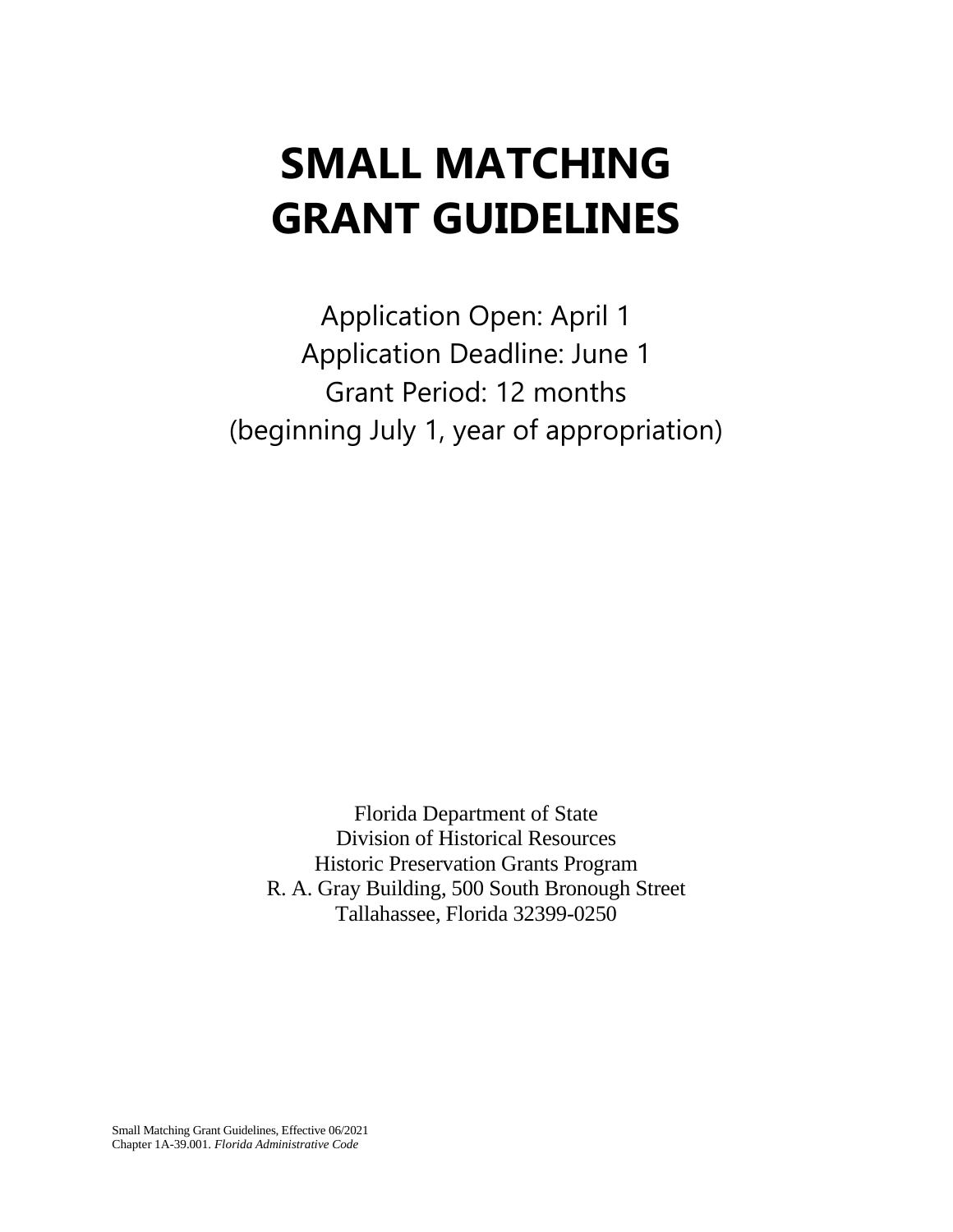# **Application Submission**

Applications must be submitted on or before June 1.

Applications must be submitted on the DOS Grants System at dosgrants.com.

### **For Assistance and Information**

| <b>Name</b>                       | Title                                                      | Email                             |
|-----------------------------------|------------------------------------------------------------|-----------------------------------|
| Timothy<br>Knoepke                | Supervisor, Historic Preservation<br><b>Grants Program</b> | Timothy.Knoepke@dos.myflorida.com |
| <b>DHR</b> Grants<br><b>Staff</b> | <b>Historic Preservation Grants</b><br><b>Specialists</b>  | DHRGrants@dos.myflorida.com       |

These Guidelines are also available electronically at:

https://dos.myflorida.com/historical/grants/small-matching-grants/ and can be made available in alternative format.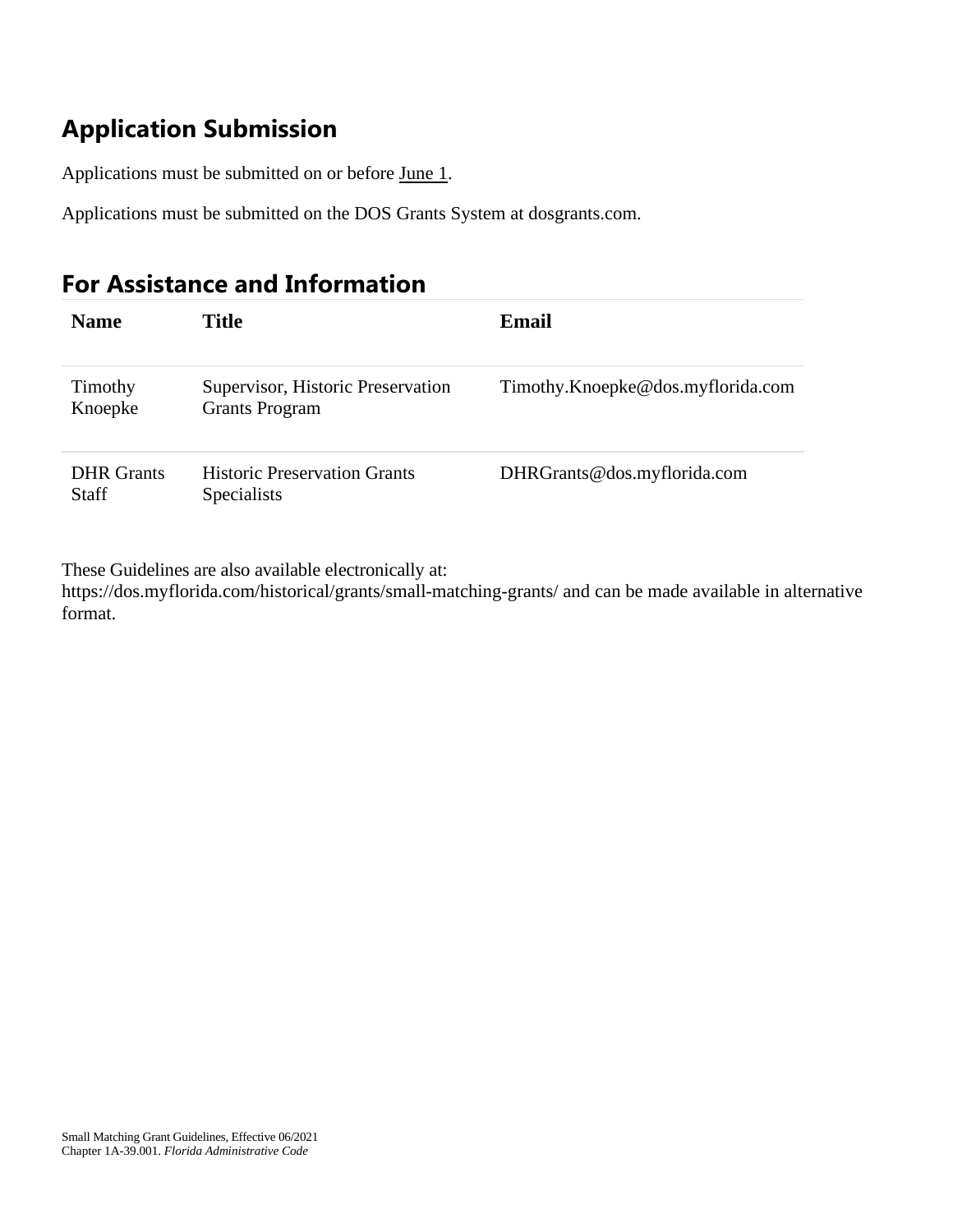# **TABLE OF CONTENTS**

| П. |  |
|----|--|
|    |  |
|    |  |
|    |  |
|    |  |
|    |  |
|    |  |
|    |  |
|    |  |
|    |  |
|    |  |
|    |  |
|    |  |
|    |  |
|    |  |
|    |  |
|    |  |
|    |  |
|    |  |
|    |  |
|    |  |
|    |  |
|    |  |
|    |  |
|    |  |
|    |  |
|    |  |
|    |  |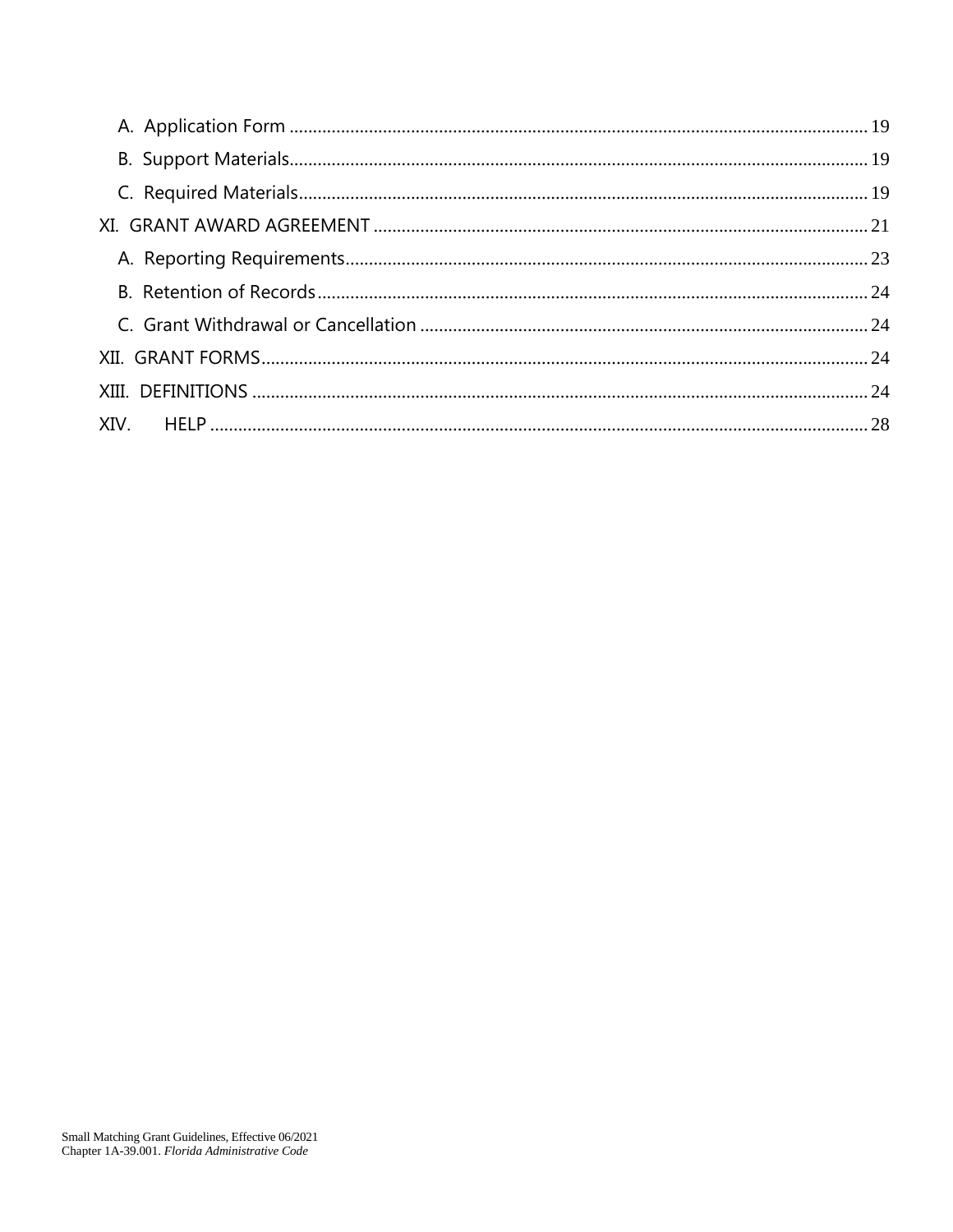# <span id="page-4-0"></span>**I. INTRODUCTION**

The Department of State, Division of Historical Resources, provides State and Federal funds for historic preservation. The purpose of this program is to provide funding to assist local, regional and state-wide efforts to preserve significant historic and archaeological resources, and to promote knowledge and appreciation of the history of Florida. The program does not fund operational support for historic preservation organizations. This program provides historic preservation grants on a competitive basis. The Legislature and Governor determine the amount appropriated annually for the program, and funding for all eligible applications is not guaranteed. These guidelines are supported under section 267.0617, Florida Statutes, and incorporated by reference into Rule 1A-39.001, Florida Administrative Code, and they detail the policies and requirements for the application and administration of the Small Matching program grants.

### <span id="page-4-1"></span>**II. TIMELINE**

| March                             | Announcement of application availability on Division<br>website and via email.                                                                                                     |
|-----------------------------------|------------------------------------------------------------------------------------------------------------------------------------------------------------------------------------|
| April $1 -$ June 1                | Application submission period. Division staff assistance<br>and consultation available to applicants.                                                                              |
| June 1                            | Applications due. Applications must be submitted on the<br>DOS Grants System at dosgrants.com on or before this<br>date.                                                           |
| $June - August$                   | Application review period and review meeting.                                                                                                                                      |
| July 1<br>(Year of Appropriation) | Notification of Grant Award and grant details forms<br>available.                                                                                                                  |
| September 30                      | Encumbrance of Funds deadline. Grantee must<br>demonstrate the execution of a binding contract for at least<br>a part of the scope of work.                                        |
| October 31                        | First Project Progress Reports due for Small Matching<br>projects (Reporting Period: July – September). Reports<br>must be submitted on the DOS Grants System at<br>dosgrants.com. |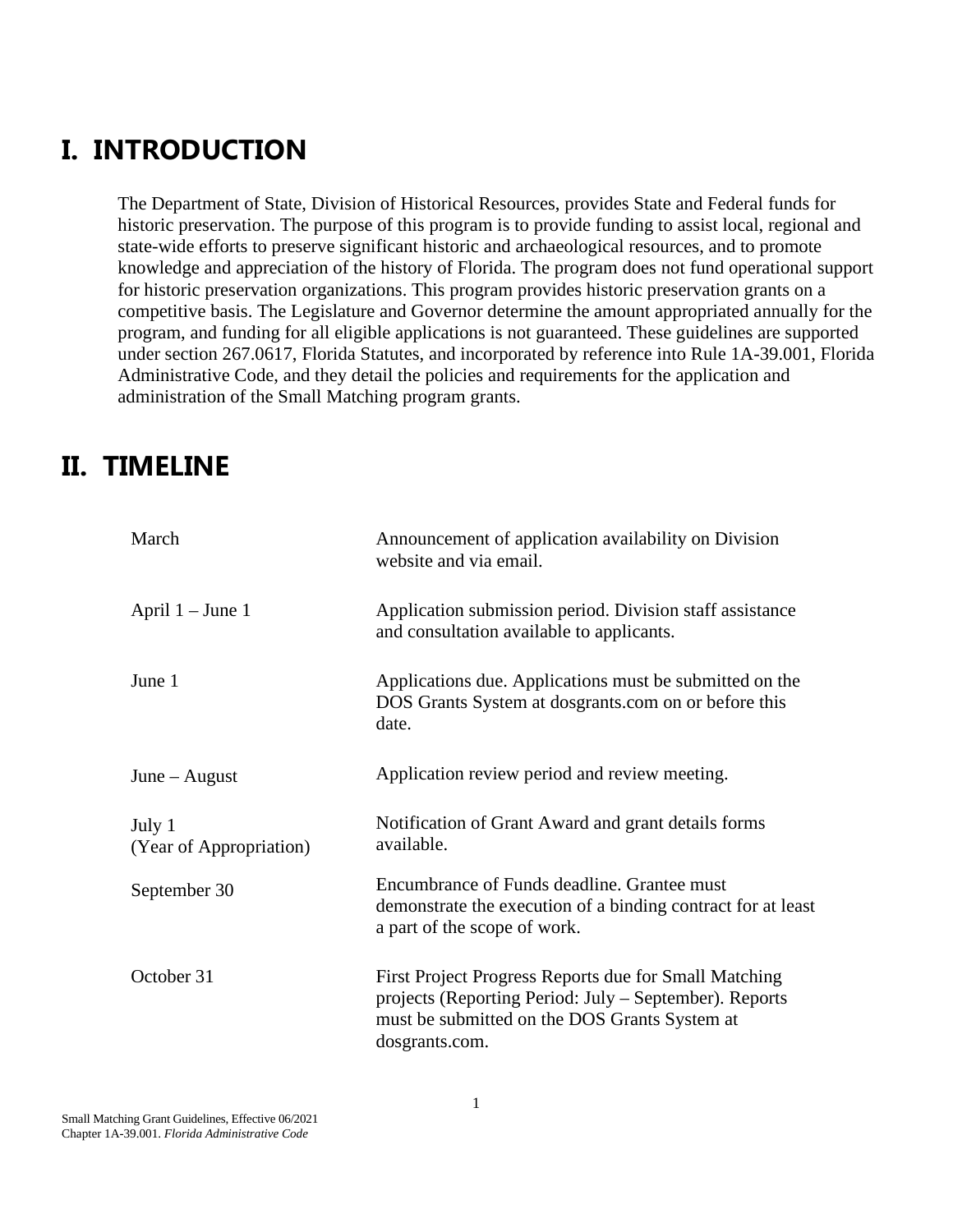| January 31                         | Second Project Progress Reports due for Small Matching<br>projects (Reporting Period: October – December). Reports<br>must be submitted on the DOS Grants System at<br>dosgrants.com. |
|------------------------------------|---------------------------------------------------------------------------------------------------------------------------------------------------------------------------------------|
| April 30                           | Third Project Progress Reports due for Small Matching<br>projects (Reporting Period: January – March). Reports<br>must be submitted on the DOS Grants System at<br>dosgrants.com.     |
| May 30                             | Extension request deadline. An extension of the Expiration<br>Date must be requested at least thirty (30) days prior to the<br>end of the grant period.                               |
| June 30<br>(Year of Appropriation) | Project Expiration Date. All grant and local matching<br>funds must be expended by this date.                                                                                         |
| July 31                            | Final Reports due for Small Matching projects (Reporting<br>Period: April – June). Reports must be submitted on the<br>DOS Grants System at dosgrants.com.                            |

# <span id="page-5-0"></span>**III. PROGRAM DESCRIPTION**

- 1. The Division grants state funds to assist historic preservation activities authorized by Section 267.0617, F.S.
- 2. State funds consist of funds which have been appropriated by the Florida Legislature, made available from dedicated sources or contributed from any other public or private source.
- 3. State funds shall be used for historic preservation work approved by the Division and consistent with the applicable Preservation Standards of the Secretary of the Interior and Chapter 267 of the Florida Statutes.
- 4. Federal funds for historic preservation grants-in-aid are apportioned annually to the State of Florida by the U.S. Department of the Interior, pursuant to the National Historic Preservation Act. These federal funds shall be used for Certified Local Government grants for Survey, Planning, and National Register Nomination projects.
- 5. The use of federal funds provided by the U.S. Department of the Interior for Small Matching Grants is subject to the policies, procedures and guidelines set forth by that agency in the July 2007 edition of the Historic Preservation Fund Grants Manual, incorporated by reference, and to any special conditions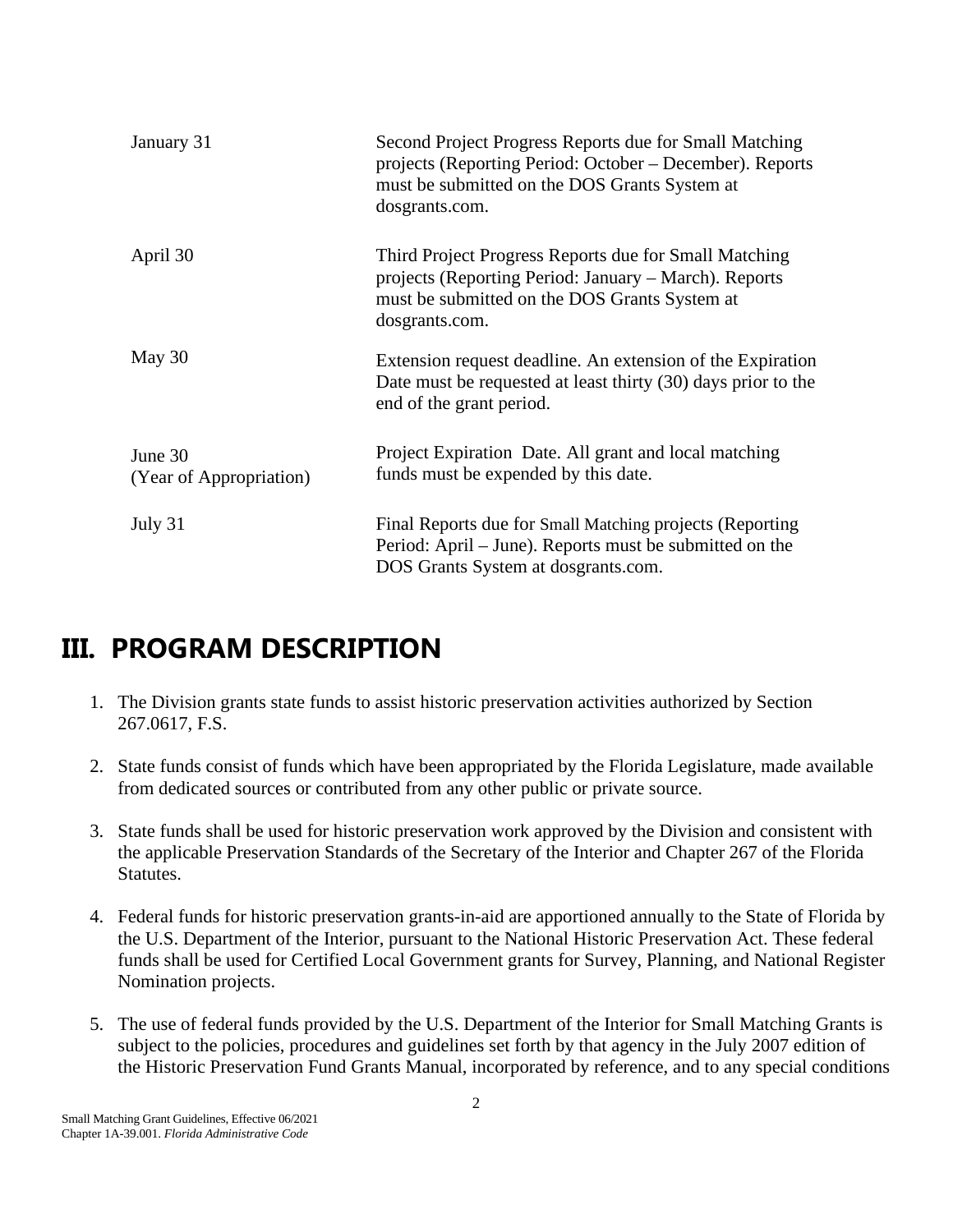required by the U.S. Department of the Interior in apportioning monies to the State of Florida from which such projects will be funded. The federal Historic Preservation Fund Grants Manual is available online at http://www.nps.gov/preservation-grants/HPF\_Manual.pdf.

- 6. To be eligible to apply to the Division for grant funding, an Organization must be a public entity governed by a county, municipality, school district, community college, college, university or an agency of state government; or a Non-profit Organization.
- 7. State-funded Planning activities for historic Religious Properties shall be limited to building exterior envelope and structural elements of the building, excluding accessibility upgrades.

# <span id="page-6-0"></span>**IV. ELIGIBILITY**

All Applicant Organizations must meet the following requirements. **All** documentation must be provided by the application deadline.

- 1. **Must** have the required legal status.
- 2. Agree to comply with all application requirements:
	- a) Complete the approved Scope of Work within the Grant Period;
	- b) Make activities and Historic Properties that are the subject of the Project open and accessible to all members of the public (see V.B. Accessibility and Non-Discrimination);
	- c) Match the grant amount requested, dollar for dollar, unless exempted from the full match requirement (see V.C. Request Amount and VI. Match Requirements); and
	- d) Include only allowable expenses in the Project Budget (see VII. Allowable Expenses and VIII. Non-Allowable Expenses);
	- e) Agree to comply with all legal and financial requirements as set forth in these Guidelines.
- 3. Agree to comply with all grant administration requirements, if funded:
	- a) Provide all information needed for the Grant Award Agreement;
		- b) Request approval for any changes to the Scope of Work and Project Budget of the awarded grant;
		- c) Submit timely and accurate reports;
		- d) Maintain complete and accurate grant records and if multiple grants from the Division are open at the same time, treat each grant as a separate, distinguishable Project;
		- e) Comply with the requirements of the Florida Single Audit Act; and
		- f) Credit the State of Florida and Division of Historical Resources for funding
- 4. Must **NOT** be included on the Department's Non-Compliance list at the time of the application submission cycle.
- 5. Have satisfied the administrative requirements of previous grants received from the Division or other divisions of the Department, including grants that may be open at the time of application, and be in compliance with all permits issued to the Applicant Organization and/or the proposed project directors and managers by the Bureau of Archaeological Research.
- 6. Have ownership of the property for which grant funding is requested or have the written concurrence of the Property Owner. Except for projects involving site-specific archaeological investigation, the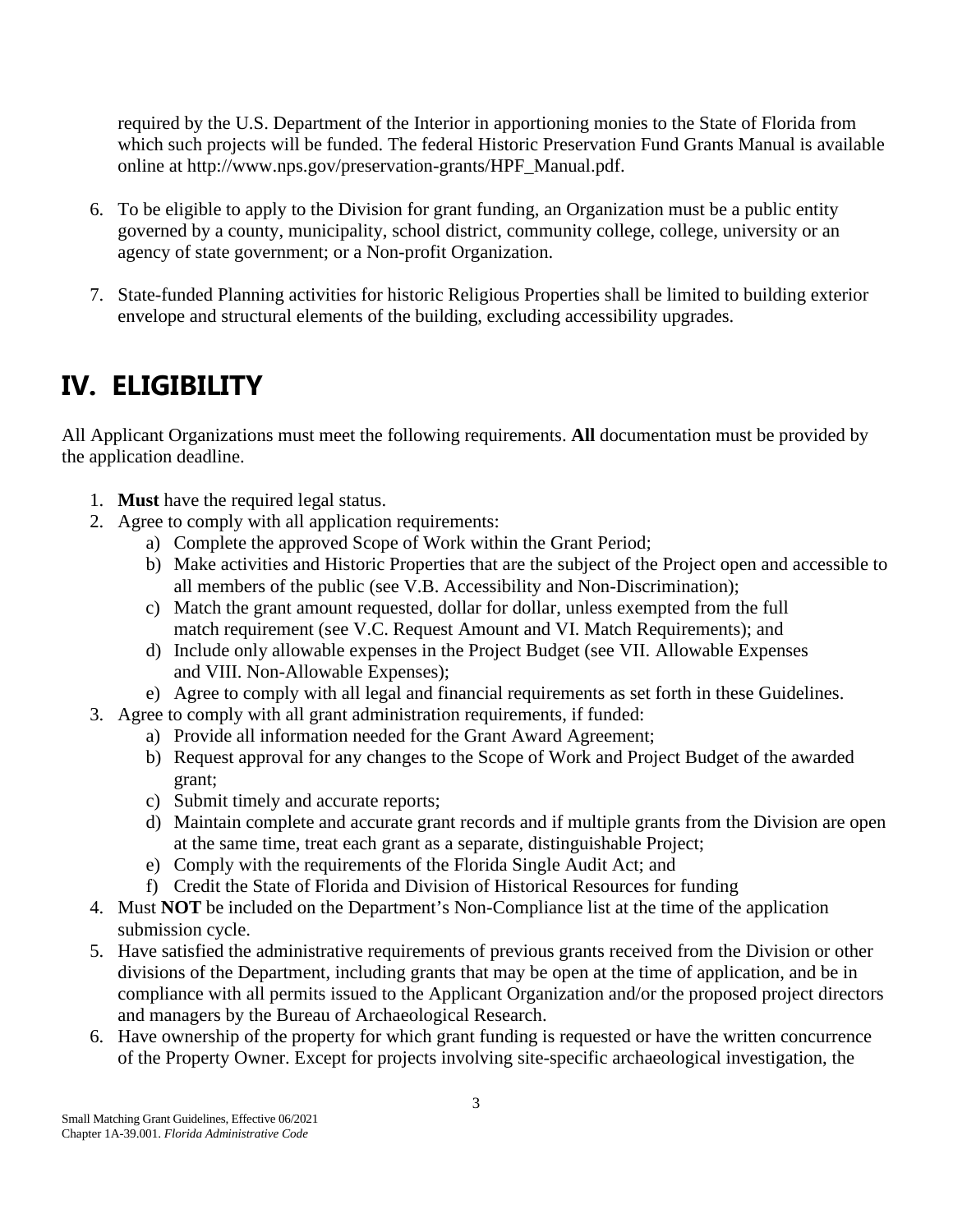owner must be a public entity or a Non-profit Organization. For the purposes of this program, an eligible Applicant Organization may lease state-owned land or building(s) or both.

- 7. If the property for which grant funding is requested is leased by the Applicant Organization, **the lease agreement must be dated, signed and submitted** at the time of the application submission, with the required Owner Concurrence Letter attachment to the application.
- 8. **Must** have appropriate **matching** funds and documentation at time of application submission.
- 9. Must complete an online application form at http://www.dosgrants.com by the application deadline.
- 10. The proposed Project **must** be consistent with the Small Matching project type under which it is submitted, and with the purpose of this grant program.
- 11. All grant funding provided by the Small Matching Grant Program must be utilized in accordance with the standards, as applicable to the specific project type, contained in the Secretary of the Interior's Standards and Guidelines for Archeology and Historic Preservation, effective September 29, 1983, [https://www.flrules.org/Gateway/reference.asp?No=Ref-08164,](https://www.flrules.org/Gateway/reference.asp?No=Ref-08164) which are incorporated by reference, and include:
	- a) The Secretary of the Interior's Standards for the Treatment of Historic Properties;
	- b) The Secretary of the Interior's Standards for Archaeological Documentation;
	- c) The Secretary of the Interior's Standards for Historical Documentation;
	- d) The Secretary of the Interior's Standards for Architectural and Engineering Documentation; and,
	- e) The Secretary of the Interior's Standards for Preservation Planning.

### <span id="page-7-0"></span>**A. Application Restrictions**

- 1. An Applicant Organization may only submit one (1) Small Matching grant application under a single application deadline for a particular application cycle, with the following exceptions:
	- a) State agencies, county or city governments or universities may submit single applications from more than one division or department under a single application cycle provided that those divisions or departments are separate and distinct budgetary units and provided that applications do not address the same facility, Project or site; and
	- b) As provided in Section V.C.3. of these Guidelines, Florida Certified Local Government (CLG) applicants may submit separate applications for federal funding and state funding under a single application deadline
- 2. Applicant Organizations with projects funded with Federal funding or by the Legislature outside of the review of the Review Panel or Secretary of State are not eligible to receive Small Matching grant support for the same Scope of Work activities from the Division within the same fiscal year in which Federal or Legislative funding is appropriated.
- 3. No organization may receive more than \$1.5 million in historic preservation Small Matching grant funding from the Division during a consecutive 5 state fiscal year period.
- 4. State-funded Planning activities for historic Religious Properties shall be limited to building exterior envelope and structural elements of the building, excluding accessibility upgrades.
- 5. Preparation of National Historic Landmark designation nominations shall not be allowable for Small Matching grant funding.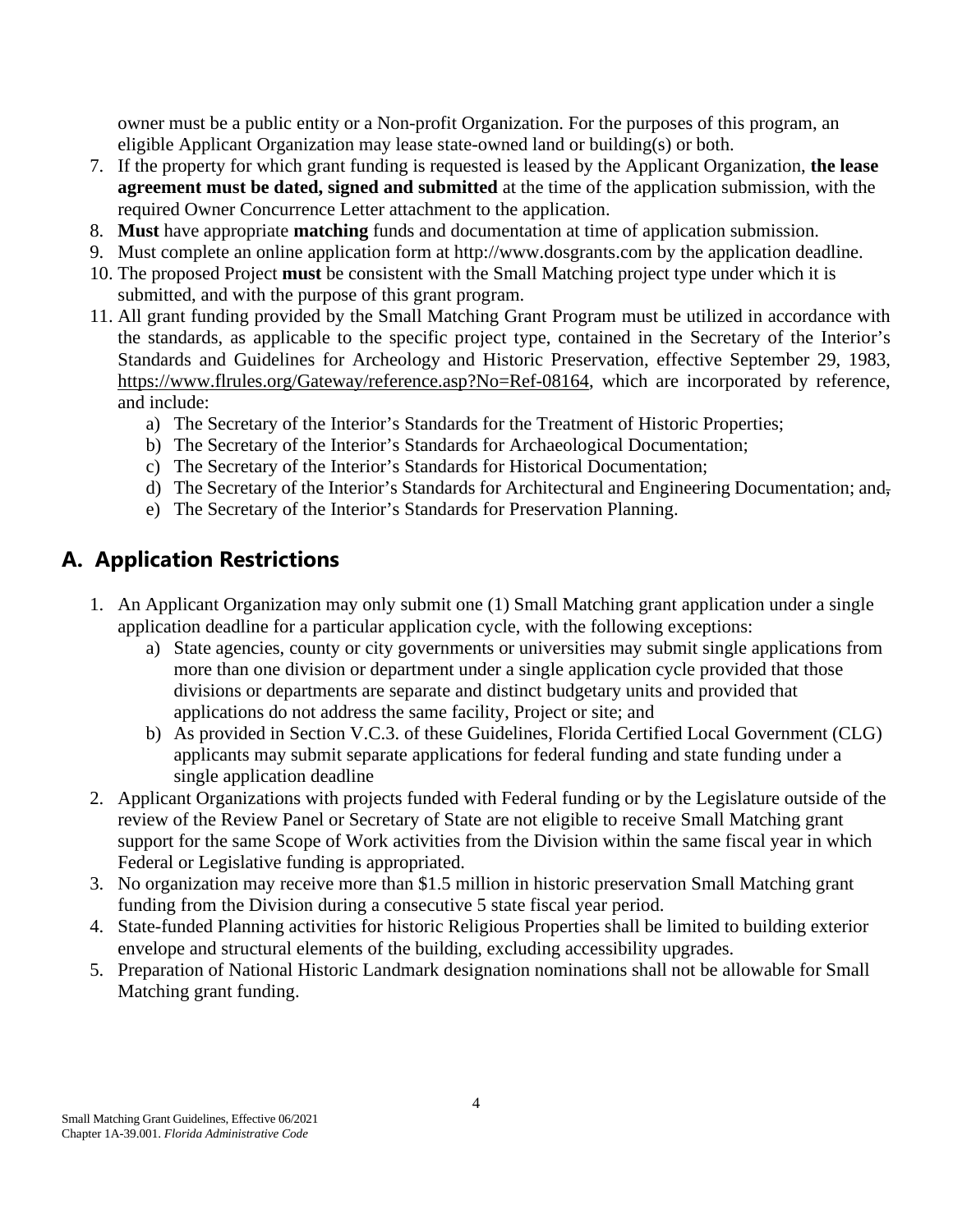### <span id="page-8-0"></span>**B. Legal Status**

To meet the legal status requirement, an Applicant Organization must be either a public entity or an active Florida nonprofit, tax exempt corporation as of the application deadline in accordance with section 267.0617(2), Florida Statutes.

### <span id="page-8-1"></span>**C. Public Entity**

A Florida local government, entity of state government, school district, community college, college, or university. Private schools, private community colleges, private colleges and private universities are not public entities and must be nonprofit and tax exempt to meet the legal status requirement.

### <span id="page-8-2"></span>**D. Nonprofit, Tax Exempt**

- 1. A Florida organization that is incorporated as an active nonprofit Florida corporation, in accordance with Chapter 617, Florida Statutes. For nonprofit organizations outside of Florida, the nonprofit organization must be designated as tax exempt as defined in section  $501(c)(3)$  or  $501(c)(4)$  of the Internal Revenue Code of 1954, as amended. Staff will verify status in Guidestar at https://www.guidestar.org/
- 2. The Division will verify that the applicant is registered, and in "active" status, with the Division of Corporations as of the application deadline. If the applicant is not registered and in "active" status with Corporations by the application deadline, the application will be deemed ineligible.
- 3. For more information on corporate status, visit http://www.sunbiz.org or call the Division of Corporations, profit and nonprofit information line at (850) 245-6052. To verify corporate status, you can review your corporate record online through the sunbiz.org document search tool.
- 4. For more information about tax exempt status, see [Exemption Requirements -](https://www.irs.gov/charities-non-profits/charitable-organizations/exemption-requirements-501c3-organizations) Section  $501(c)(3)$ [Organizations](https://www.irs.gov/charities-non-profits/charitable-organizations/exemption-requirements-501c3-organizations) on the Internal Revenue Service website (https://www.irs.gov/).

### <span id="page-8-3"></span>**E. Required Documentation**

- 1. All applicants must provide a DUNS number. You can request a DUNS number at https://www.dandb.com/.
- 2. All applicants must provide a copy of the Substitute W-9 with the grant application. This can be found at https://flvendor.myfloridacfo.com/.

### <span id="page-8-4"></span>**V. APPLICATION REQUIREMENTS**

### <span id="page-8-5"></span>**A. Grant Period**

All proposed activity must take place within a 12-month Grant Period.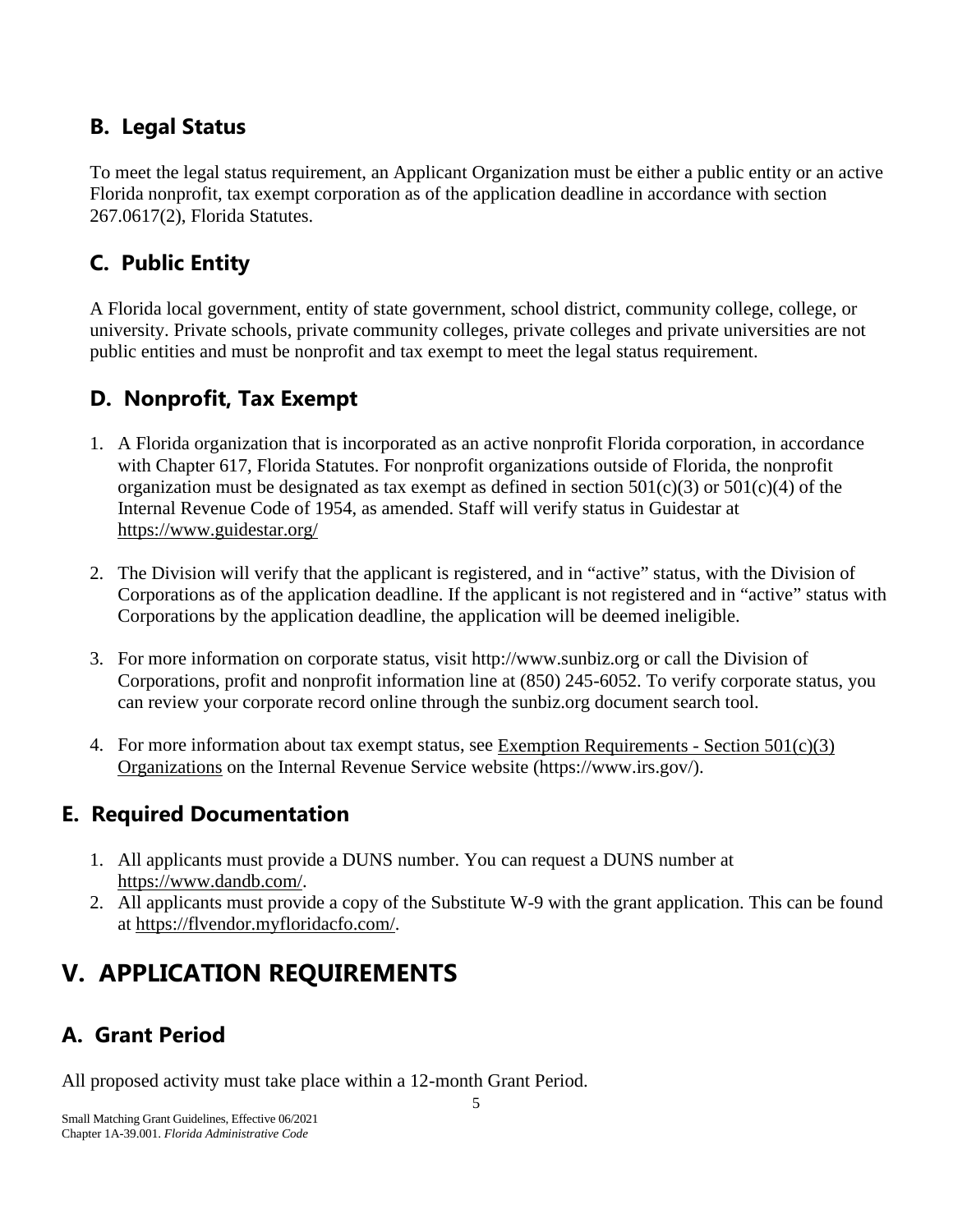- 1. The grant period **start date** is July 1 of the state fiscal year in which requested grant funding is appropriated by the Florida Legislature.
- 2. The grant period **end date** is June 30 of the state fiscal year in which requested grant funding is appropriated by the Florida Legislature, unless an end date extension is approved by the Division and a written contract extension is executed by both parties prior to the original end date of the Grant Award Agreement.

### <span id="page-9-0"></span>**B. Accessibility and Non-Discrimination**

The Division is committed to making the knowledge of history accessible to everyone, including:

- persons with disabilities;
- older adults:
- culturally and economically underserved populations; and
- minorities.

Organizations seeking support for activities are required to be open and accessible to all members of the public, consistent with all applicable state and federal laws. Organizations shall not discriminate on the basis of sex, race, color, national origin, religion, disability, age, pregnancy, handicap or marital status.

The Americans with Disabilities Act (ADA) prohibits discrimination against individuals with disabilities in employment, state and local government services, public accommodations, transportation and telecommunication. The ADA extends the requirements under Section 504 of the Rehabilitation Act of 1973, as amended, to all activities of state and local governments and places of public accommodations operated by private entities, including places of public display. The 504 Self Evaluation Workbook which can be used as a reference, and downloadable Disability Symbols can be found at http://dos.myflorida.com/cultural/info-andopportunities/resources-by-topic/accessibility/.

### <span id="page-9-1"></span>**C. Small Matching Grant Types and Request Amount**

- 1. Small Matching Grants, other than Statewide Special Projects, may provide a maximum grant award amount of \$50,000, depending on project type as indicated below. There is no minimum request amount.
- 2. Small Matching Grant project types:
	- a) Survey projects that identify, document and evaluate historic or archaeological resources, individually or within historic or archaeological districts or areas being investigated for the potential of becoming historic districts or zones, or updating previous surveys (awards up to \$50,000);
	- b) Planning projects necessary to guide the long term preservation of historic resources or a historic district, including preparation of historic structure reports, condition assessments, architectural drawings and construction documents, predictive modeling, preparation of preservation or management plans, and design or preservation guidelines. Planning activities on historic Religious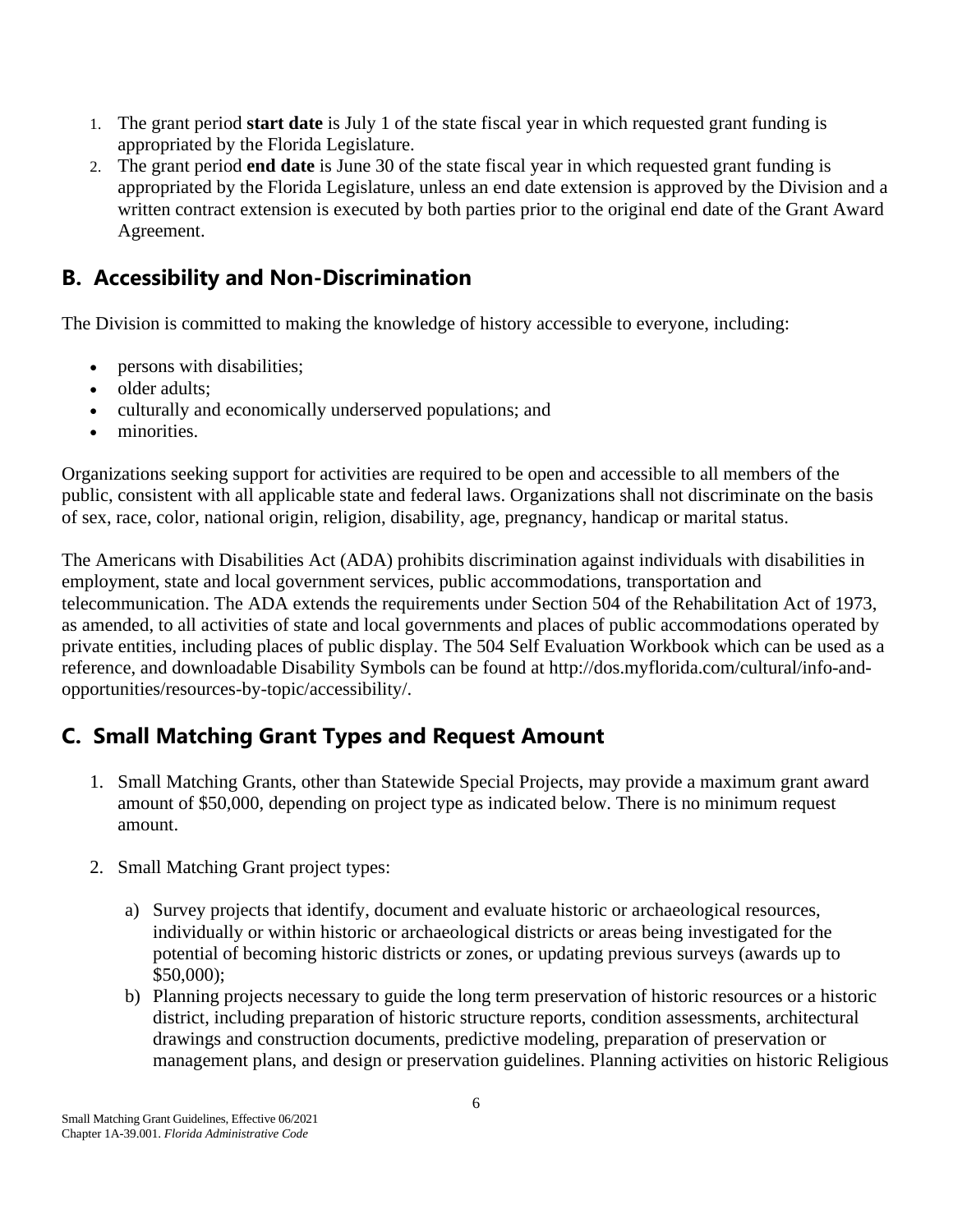Properties shall be limited to building exterior envelope and structural elements of the building, excluding accessibility upgrades (awards up to \$50,000);

- c) National Register Nomination projects that prepare a nomination to the National Register of Historic Places for an individual Historic Property or a nomination for a historic or archaeological district or a thematic or multiple resource group nomination. The resource(s) or proposed district must have been determined eligible for the National Register of Historic Places by the Division prior to applying for the grant. Preparation of National Historic Landmark designation nominations shall not be allowable for Small Matching grant funding (awards up to \$50,000);
- d) Heritage Education projects aimed at increasing public understanding and awareness of the history of Florida and the importance of its historical and archaeological resources and their preservation, either in general or for specific sites, properties or collections. This may include proposals such as walking tours brochures, education material for school children, interpretive signage, videos illustrating historic preservation principles, small educational exhibits, preservation of historical records through digitization and educational apps related to the history of Florida and/or its historical and archaeological resources. Exhibits must not be permanently affixed to the building (awards up to \$50,000);
- e) Historical Marker projects to assist eligible applicants with the acquisition of state Historical Markers for which texts (monolingual or bilingual) have been approved by the State Historical Marker Council prior to applying for the grant. The historic marker shall not be purchased until the grant is awarded and the Grant Award Agreement is executed (awards up to \$1,050 for singlesided markers and up to \$1,210 for double sided markers); and
- f) Statewide Special Projects, which address one or more statewide historic preservation needs identified by the Division. Applications for these projects are solicited by the Division within the regular grant cycle announcement.
- 3. Florida Certified Local Governments in good standing are eligible to compete for a minimum of 10% of the annual federal Historic Preservation Fund apportionment received by the Division from the National Park Service. Good standing shall mean that they have a current board, have been meeting at least four times a year and have been providing an annual report to the Division. These federal CLG subgrants are awarded only for Survey, Planning and National Register Nomination projects.

When applying for federal funds, a CLG Applicant Organization shall apply only for Survey, Planning and National Register Nomination projects. CLGs may also submit a separate application for another project type (Heritage Education or Historical Marker projects) to compete for state funds. However, no more than two (2) grant applications, one for federal funding and one for state funding, may be submitted under a single application deadline.

# <span id="page-10-0"></span>**VI. MATCH REQUIREMENTS**

1. All Applicant Organizations **must** provide one dollar in cash or In-kind Contributions (donated goods, property or services) for every dollar requested from the Division, unless exempted as described below. This is called Match. The total Project Budget includes Match (cash and In-kind Contributions) plus the request amount. All Match contributions, whether cash or In-kind Contributions, must be consistent with the Scope of Work and must be essential to the implementation of the project.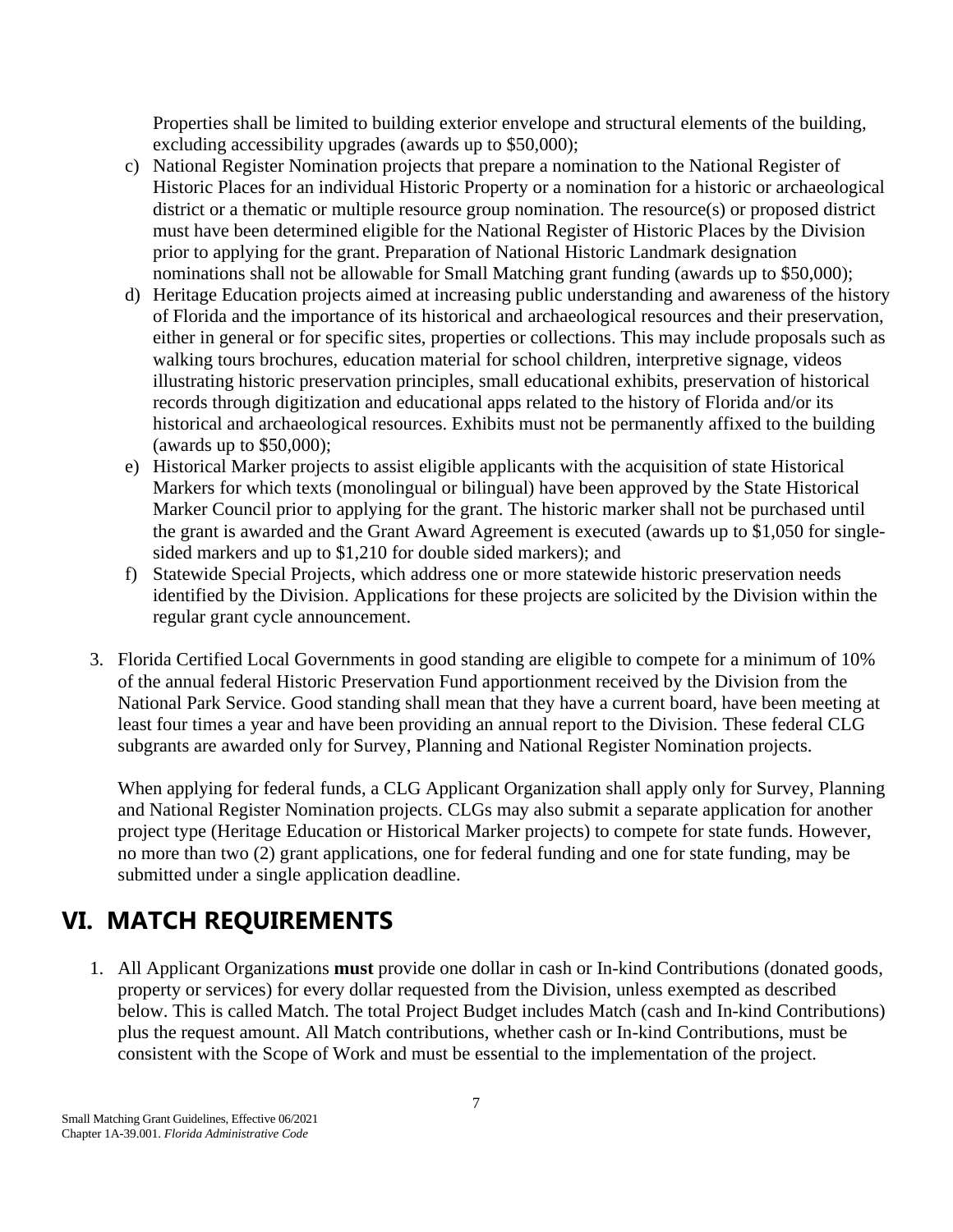- 2. Twenty-five percent (25%) of the total required Match must be cash-on-hand which must be documented at the time of application and reconfirmed and expended during the Grant Period.
- 3. No more than seventy-five percent (75%) of the total required Match may be non-monetary In-kind Contributions.
- 4. The amount provided as match depends on project type, REDI eligibility, and whether or not the Applicant Organization is a state entity. The Rural Economic Development Initiative (REDI) recognizes those rural or economically distressed counties or communities designated pursuant to sections 288.0656 and 288.06561, Florida Statutes, as REDI qualified. The REDI program is administered by the Florida Department of Economic Opportunity. You can find more information and a list of economically distressed counties and communities at http://www.floridajobs.org/businessgrowth-and-partnerships/rural-and-economic-development-initiative/rural-definition.

| <b>Summary of Match Requirements</b>                                                                                                                                                                                                                                                        | <b>Required</b><br><b>Match</b> |
|---------------------------------------------------------------------------------------------------------------------------------------------------------------------------------------------------------------------------------------------------------------------------------------------|---------------------------------|
| Projects not located in REDI qualified counties or communities                                                                                                                                                                                                                              | 1:1                             |
| Projects located in REDI qualified counties or communities.                                                                                                                                                                                                                                 | None                            |
| Statewide Special Projects solicited by the Division                                                                                                                                                                                                                                        | None                            |
| Applicant Organizations that are Florida CLGs in good standing at the time of<br>the application submission period. (Good standing shall mean that they have a<br>current board, have been meeting at least four times a year and have been<br>providing an annual report to the Division.) | None                            |
| Applicant Organizations that are active Florida Main Street communities<br>designated as such, pursuant to Chapter 1A-36, F.A.C., at the time of application.                                                                                                                               | None                            |
| Applicant Organizations that are state agencies, state colleges, or state<br>universities, regardless of proposed project location (other than for Statewide<br>Special Projects solicited by the Division).                                                                                | 1:1                             |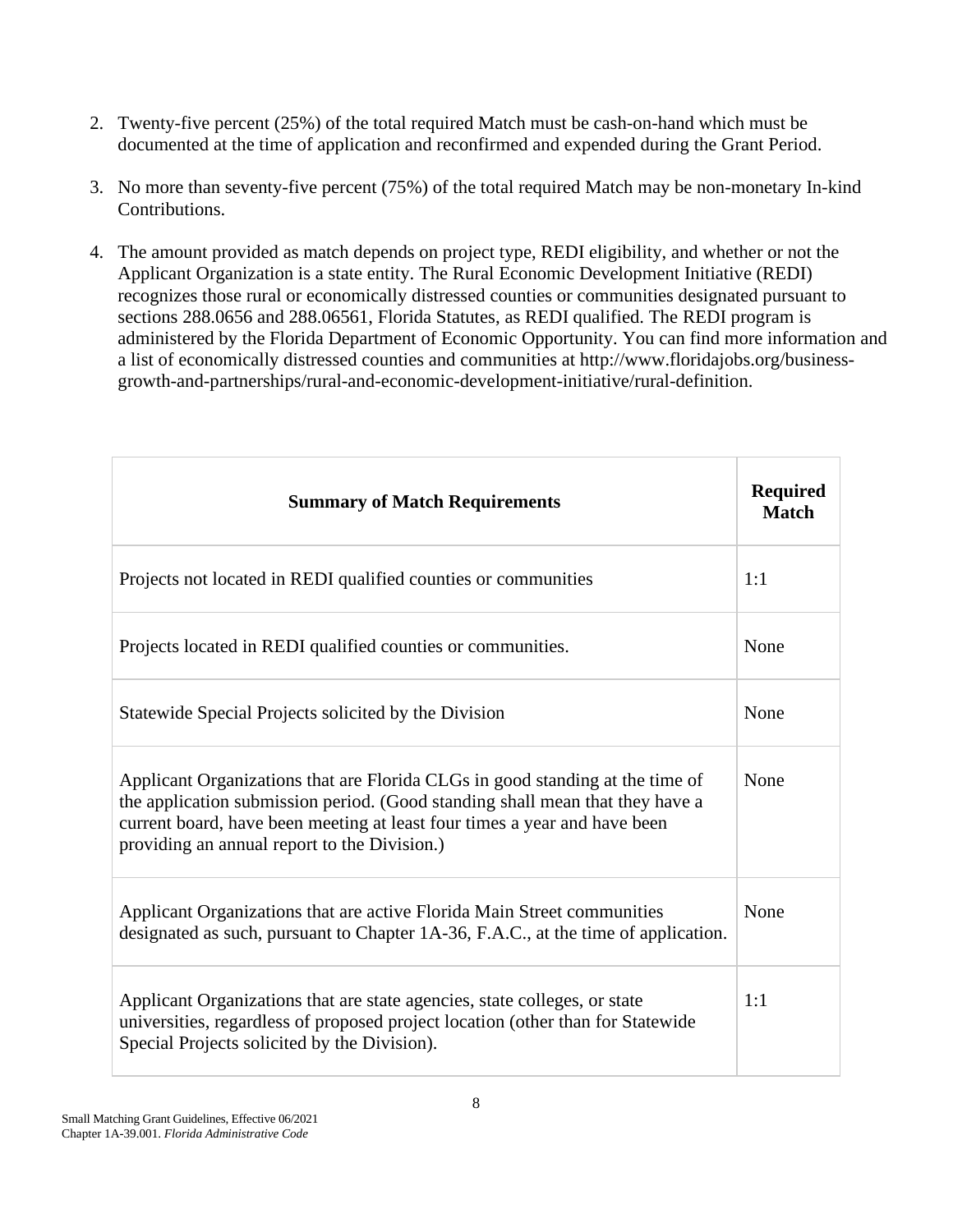| <b>Summary of Match Requirements</b>                                                             | <b>Required</b><br><b>Match</b> |
|--------------------------------------------------------------------------------------------------|---------------------------------|
| Historical Marker projects, regardless of Applicant Organization or proposed<br>project location | 1:1                             |

### <span id="page-12-0"></span>**A. Cash Match**

1. Cash-on-Hand (Liquid Assets): At least 25% of the total required Match amount must be cash-on-hand of the Applicant Organization at the time of the application, documented by bank statement(s), budget report(s), and/or bank letters showing sufficient restricted funds or a municipal or county resolution\*. Cash-on-hand may exceed 25% of the total match, but may never be less than 25% of the total match.

> **\*Municipalities and counties (public entities)** must submit an executed copy of an approved resolution by a city or county commission with the application materials. The resolution **must** include the dollar amount dedicated and available to the project if the grant is awarded and the date the funds will be available. The submitted resolution **must be dated and signed by an authorizing official**. Funding, as indicated by the resolution, must be made available within 90 days of the start of the Grant Period.

2. Additional cash Match above the minimum 25% cash-on-hand may be anticipated at the time of application, but must be fully documented in the application and received and expended by the end of the Grant Period. The Match can be documented in the application as bank statement(s), budget report(s), and/or bank letters showing sufficient restricted funds or a municipal or county resolution, as well as irrevocable pledges of funds. The pledges must be from named donors, as documented by signed and dated letters, and must be auditable. Anonymous pledges shall not be accepted as match contributions.

### <span id="page-12-1"></span>**B. In-kind Contributions (Donated Goods, Property, and Services) Match**

- 1. Documented In-kind Contributions: No more than 75% of the total required Match may be In-kind Contributions. In-kind Contributions must be documented and itemized as irrevocable non-monetary pledge letters, letters of intent and/or invoices for future in-kind goods, property and/or services at the time of application, and the goods, property, and/or services must be received and utilized by the end of the Grant Period. In-kind Contributions from named donors must be documented by signed and dated letters, which must be auditable. Anonymous In-kind Contributions shall not be accepted as match contributions.
- 2. The value of volunteer services may be calculated using the federal minimum wage or wage rates normally paid for professionals skilled in the service provided (such as a supplier donating construction materials services or an electrician providing pro bono work). For information on the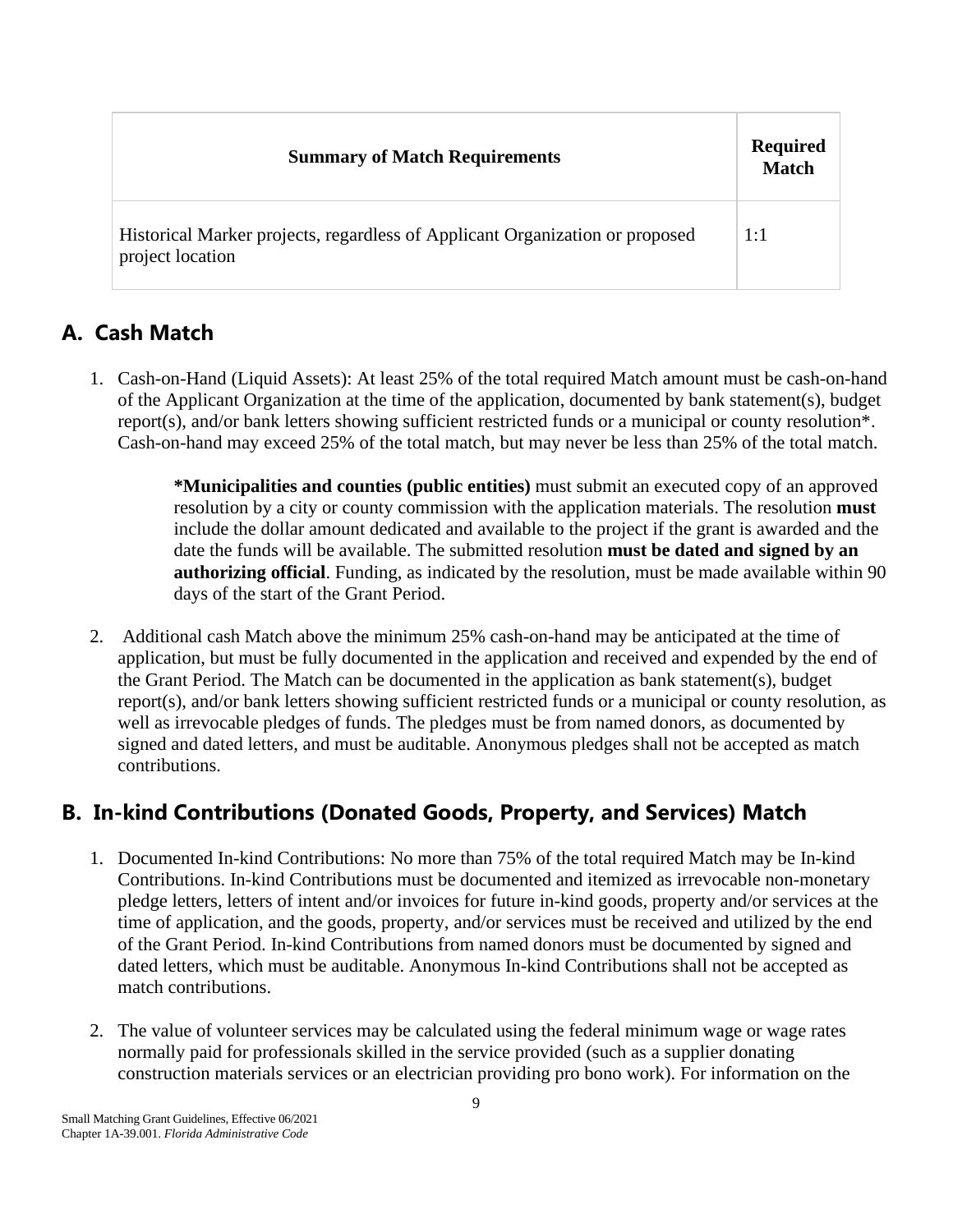current federal minimum wage, see the Wage and Hour Division of the US Department of Labor at https://www.dol.gov/whd/minimumwage.htm.

- 3. The value of all professionally skilled services used as In-kind Contributions must be documented in writing by the volunteer. The value of donated goods and property must also be documented. Records of such documentation must be available upon request.
- 4. The value of donated property will be accepted as a contribution to the required match, with the following conditions:
	- a) The donated property must be the Historic Property or archaeological site that is the subject of the project for which grant funds are requested.
	- b) Donation of the property must take place during the 1-year Grant Period beginning on July 1 of the year of appropriation.
	- c) Only the value of the historic building and its footprint or the portion of the property occupied by the archaeological site is eligible for contribution to the required match. This value must be based on a complete appraisal prepared by a Florida State Certified General Real Estate Appraiser.
	- d) Legal fees, taxes and other costs associated with the donation are not eligible match contributions.

### <span id="page-13-0"></span>**C. Restrictions on Matching Funds**

- 1. Funds that are for general operating expenses will not be acceptable as match.
- 2. Revenue from funding requested but not yet approved through local or state government appropriation processes will not be acceptable as match.
- 3. Revenue from grants that have not yet been awarded will not be acceptable as match.
- 4. Anticipated proceeds from fundraising activities will not be acceptable as match.
- 5. Fundraising costs will not be acceptable as match.
- 6. Legal fees or taxes will not be acceptable as match.
- 7. Matching funds will be designated only to the Scope of Work presented in this application and may not be used for other previous, current or future Division or Department of State grants.
- 8. Expenditures made prior to and following the Grant Period may not be used as match.
- 9. Loans may not be used as match. Equity may not be used as match.
- 10. State of Florida grant funds may not be used as match for this program.

### <span id="page-13-1"></span>**D. Matching Funds Documentation**

- 1. Organizations must have all Match complete and confirmed at the time of application and, if funded, must reconfirm Match at the time of Grant Award Agreement execution.
- 2. Documentation of matching funds can include:
	- a) Bank statement(s), budget report(s), and/or bank letters confirming cash-on-hand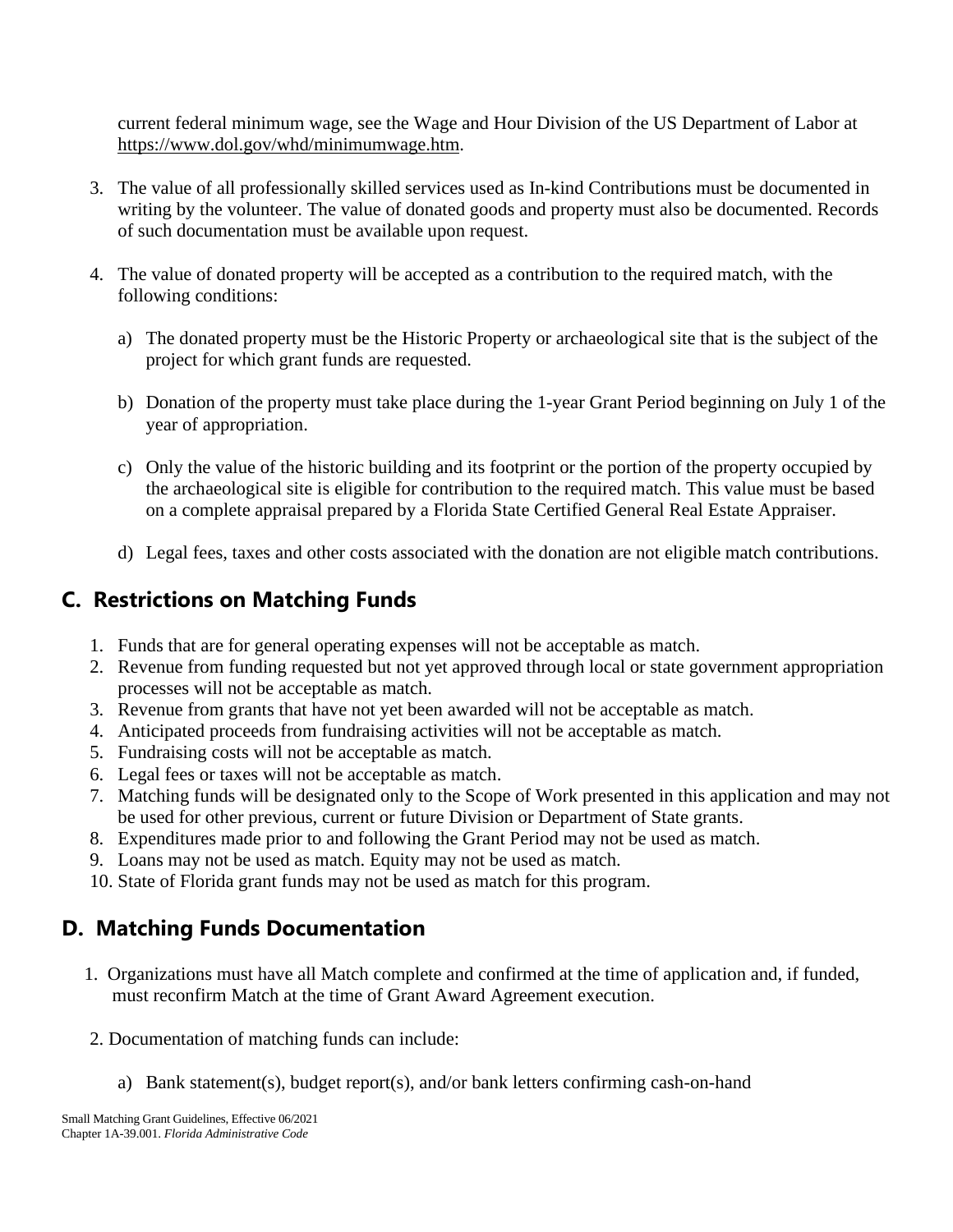- b) A resolution showing funds dedicated to the Scope of Work (limited to public entities)
- c) Grant award letters from third parties (non-State)
- d) Copies of irrevocable pledge letters
- e) Letters of intent or invoices for future in-kind goods, property and/or services

### <span id="page-14-0"></span>**VII. ALLOWABLE EXPENSES**

- 1. Allowable expenses must be:
	- a) not excluded by these Guidelines and approved by the Division;
	- b) necessary and reasonable for the performance of the Scope of Work;
	- c) specifically and clearly detailed in the Project Budget; and
	- d) incurred or paid within the 1-year Grant Period beginning on July 1 of the year of appropriation.
- 2. Only allowable expenses may be included in the Project Budget.
- 3. Administrative and project management expenditures such as expenditures that are directly attributable to management of the grant-assisted Project and meeting the reporting and associated requirements of the Grant Award Agreement are allowable expenses, provided that, in the aggregate, they do not exceed 5% of the grant award amount, whether allocated to grant expenditures, match contributions, or both.
- 4. Expenditures shall be in compliance with the state guidelines for allowable project costs as outlined in the **Department of Financial Services' Reference Guide for State Expenditures** (revised 11/1/2019), which are incorporated by reference and are available online at https://www.myfloridacfo.com/Division/AA/Manuals/documents/ReferenceGuideforStateExpenditures .pdf.

# <span id="page-14-1"></span>**VIII. NON-ALLOWABLE EXPENSES**

The following categories of expenditures are non-allowable for expenditure of grant funds and as contributions to required match. This is not intended to be an exhaustive list, and the Division may evaluate the allowability of all expenditures (grant or match) in accordance with applicable Federal and State statutes, regulations, these guidelines or the terms and conditions of the Grant Award Agreement. Non-allowable expenses will not be considered part of the Grant Award Agreement and cannot be incorporated or encompassed within any other allowable category. In the event that the Division identifies such, the Grantee must return any disbursed grant funds associated with non-allowable expenses and could lose eligibility for future grants.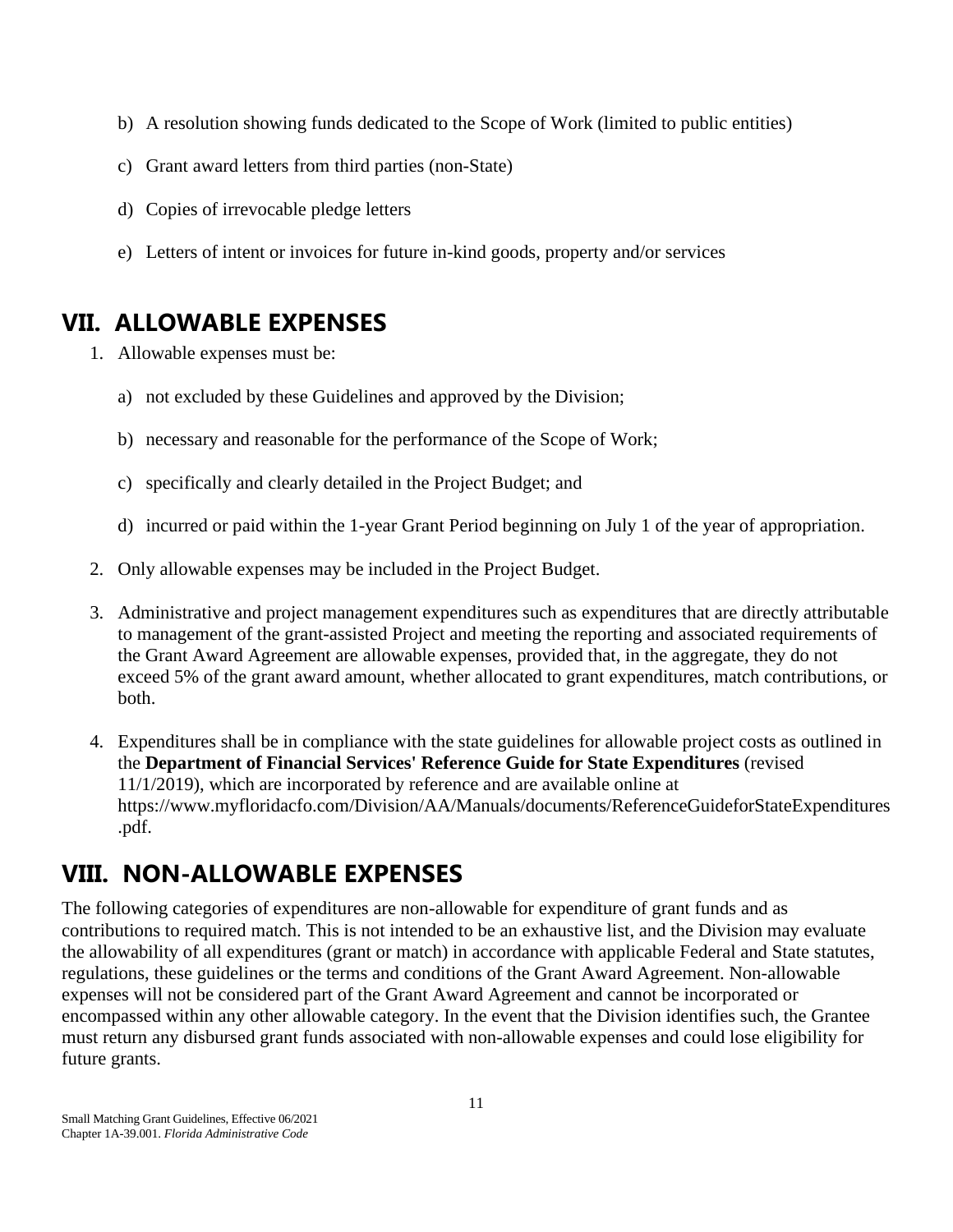- a) Expenditures for work not included in the Scope of Work of the executed Grant Award Agreement;
- b) Costs of goods and services not procured in accordance with procurement procedures set forth in the Grant Award Agreement, Chapter 287 of the *Florida Statutes* and/or Rule 60A-1.002 of the *Florida Administrative Code*;
- c) Expenses incurred or obligated prior to or after the Grant Period, as indicated in the Grant Award Agreement;
- d) Expenses associated with lobbying or attempting to influence Federal, State or local legislation, the judicial branch or any state agency;
- e) Expenditures for work not consistent with the applicable historic preservation standards as outlined in the Secretary of the Interior's Guidelines available at https://www.nps.gov/tps/standards/treatment-guidelines-2017.pdf, standards available at https://www.nps.gov/tps/standards.htm and nps.gov/history/local-law/arch\_stnds\_0.htm or applicable industry standards;
- f) Costs for projects having as their primary purpose the fulfillment of Federal or State historic preservation regulatory requirements, including costs of consultation and mitigation measures required under Section 106 of the *National Historic Preservation Act of 1966*, as amended, or under Section 267.031, F.S.;
- g) Projects directed at activities or Historic Properties that are restricted to private or exclusive participation or access, which shall include restricting access on the basis of sex, race, color, religion, national origin, disability, age, pregnancy, handicap or marital status;
- h) Entertainment, food, beverages, plaques, awards or gifts;
- i) Costs or value of donations or In-kind Contributions not documented in accordance with the provisions of the Grant Award Agreement;
- j) Indirect costs including Grantee overhead, management expenses, general operating costs and other costs that are not readily identifiable as expenditures for the materials and services required to complete the work identified in the Scope of Work in the Grant Award Agreement. Examples of indirect costs include: rent/mortgage, utilities, janitorial services, insurance, accounting, internet service, monthly expenses associated to security systems, non-grant related administrative and clerical staffing, marketing and fundraising activities;
- k) Administrative and project management expenditures such as expenditures that are directly attributable to management of the grant-assisted Project and meeting the reporting and associated requirements of the Grant Award Agreement, whether grant expenditures or match contributions, which in aggregate exceed 5% of the grant award amount;
- l) Grantee operational support (i.e., organization salaries not directly related to grant activities; travel expenditures; per diem; or supplies);
- m) Insurance costs;
- n) Capital improvements to property;
- o) Planning activities for the interior of Religious Properties (Exception: planning related to structural elements of the building. Examples include: foundation repairs, repairs to columns, load bearing wall framing, roof framing, masonry repairs, window and exterior door repairs and restoration practices associated with the building envelope);
- p) Planning for accessibility improvements for Religious Properties;
- q) Furniture and Equipment. (a) Expenditures for furniture and equipment including but not limited to: desks, tables, seating, rugs and mats, artwork and decorations, window treatments, computers, cameras, printers, scanners, appliances, case goods (including cabinets, countertops, or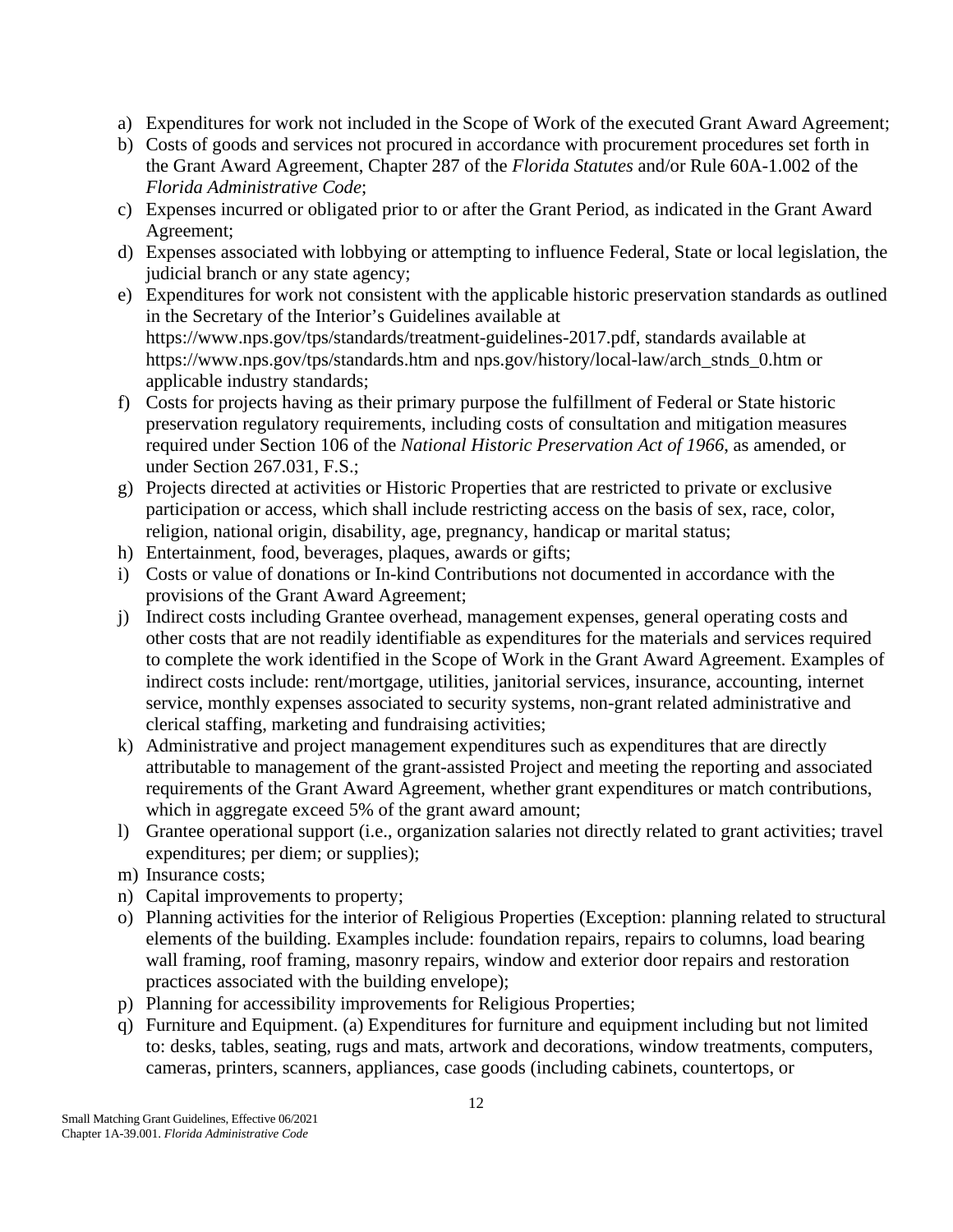bookshelves), new or replacement casework, systems' furniture, portable lighting fixtures, portable sound or projection systems, specialty fixtures and equipment, visual display units, total stations, movable partitions and acoustical treatments and components, unless specific prior approval has been granted by the Division. (b) If special equipment is required for completion of the Project, it shall be rented for the grant term unless it can be shown that acquiring the equipment is cheaper than renting the equipment and approval has been provided by the Division as part of the documentation presented at the time of application. If the value of special equipment is to be used as a match contribution, the value of the match contribution shall be limited to the cost of rental for the Grant Period at the market rate for such rental in the region;

- r) Costs associated with attending or hosting conferences, summits, workshops or presentations (Exception: municipal or county required public meetings necessary for completion of the grantassisted project);
- s) Travel expenditures, including those of personnel responsible for items of work approved by the Division, administrative personnel, contracted or subcontracted employees, either for purposes of work on-site or research off-site; and
- t) Tuition waivers, fees, and other non-grant related costs associated with employing students for grant projects.

### <span id="page-16-0"></span>**IX. REVIEW CRITERIA AND SCORING**

1. Applications that have not been determined ineligible by the Division and have not been withdrawn by the Applicant Organization shall be reviewed by the members of the Review Panel. The review will be based on the following ten (10) criteria.

#### **Criteria 1: Site or the Proposed Project**

| Historic significance, meaning the relative importance of the property or site in<br>connection with prehistory or historical events, developments or personalities.<br>This may also refer to the relative importance of the information that forms the<br>basis of the proposed project. | up to<br>10<br>points |
|--------------------------------------------------------------------------------------------------------------------------------------------------------------------------------------------------------------------------------------------------------------------------------------------|-----------------------|
| Demonstrated need for the proposed project or activity, as it relates to the                                                                                                                                                                                                               | up to                 |
| preservation of the history of Florida and/or its historical and archaeological                                                                                                                                                                                                            | 10                    |
| resources.                                                                                                                                                                                                                                                                                 | points                |
| Appropriateness of the proposed project scope of work, budget, and timeline in                                                                                                                                                                                                             | up to                 |
| relation to the property, site, resources, collections or information that form the                                                                                                                                                                                                        | 10                    |
| basis of the proposed project.                                                                                                                                                                                                                                                             | points                |

#### **Criteria 2: Organization Administration**

Administrative capability, as demonstrated in the application, including staffing, facilities and organization resources adequate to complete the proposed project and meet the administrative requirements of the grant. Applicant administrative up to 10 points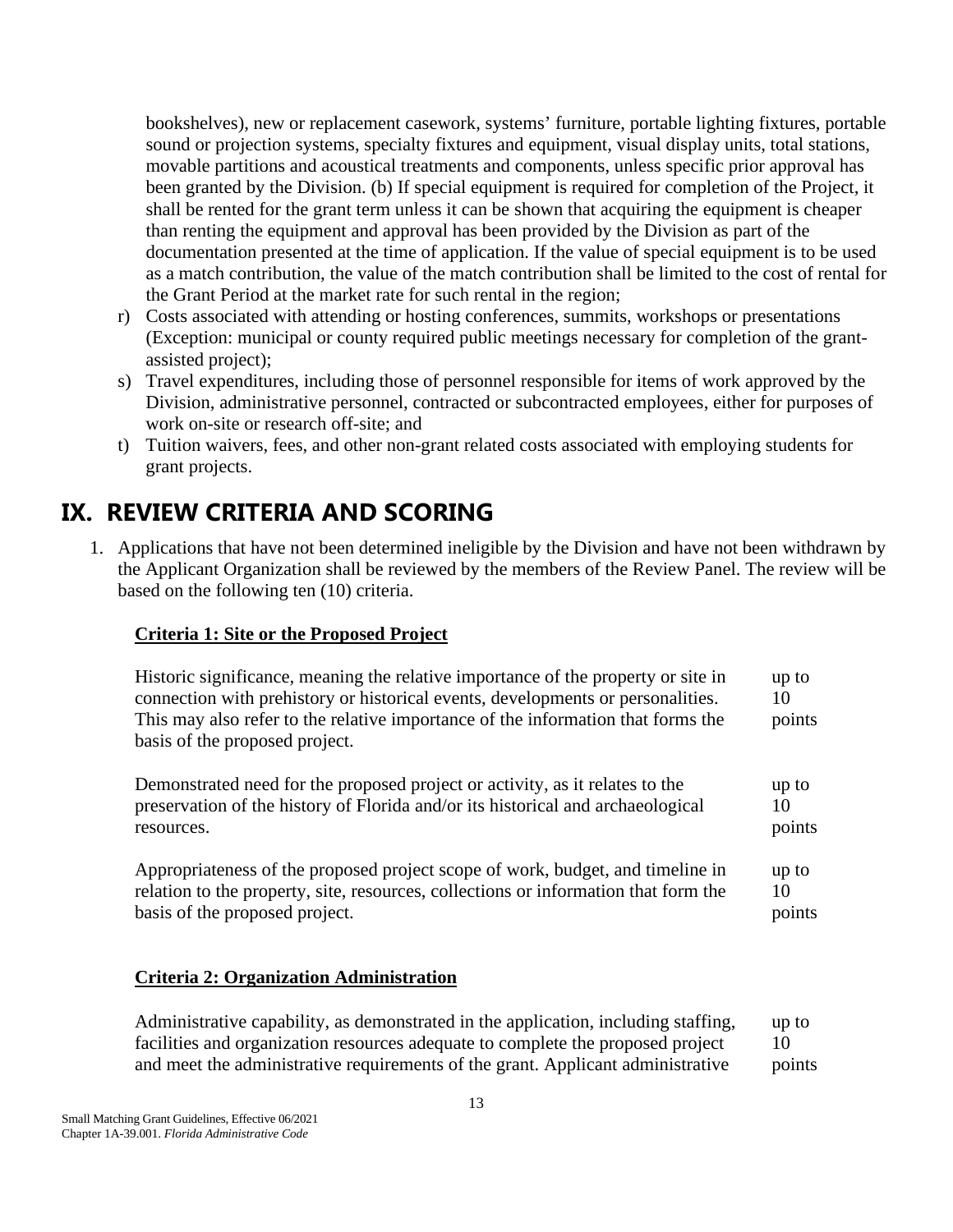experience with previous or open grants awarded by the Division, other divisions of the Department of State, and other granting entities.

| Financial resources adequate to meet grant match requirements and/or, as                                                                                                                                                                                                                                                                                                                         | up to                 |
|--------------------------------------------------------------------------------------------------------------------------------------------------------------------------------------------------------------------------------------------------------------------------------------------------------------------------------------------------------------------------------------------------|-----------------------|
| applicable, to carry project costs as necessary pending receipt of disbursements of                                                                                                                                                                                                                                                                                                              | 10                    |
| grant funds or to cover project costs exceeding grant funds awarded.                                                                                                                                                                                                                                                                                                                             | points                |
| Consideration for and availability of professional and technical services required                                                                                                                                                                                                                                                                                                               | up to                 |
| to carry out the proposed project, either within the Applicant Organization or as                                                                                                                                                                                                                                                                                                                | 10                    |
| consultants/vendors.                                                                                                                                                                                                                                                                                                                                                                             | points                |
| <b>Criteria 3: Public Benefit</b>                                                                                                                                                                                                                                                                                                                                                                |                       |
| Compatibility with statewide historic preservation priorities established by the<br>Division in the solicitation notice. These priorities are subject to change depending<br>on regional or statewide concerns (e.g., disasters such as fire, flooding or<br>hurricane damage). Further information about these priorities is is specified by the<br>Division in the yearly solicitation notice. | up to<br>10<br>points |
| Educational potential or demonstration of value for enhancing the public                                                                                                                                                                                                                                                                                                                         | up to                 |
| awareness of Florida history, Florida historic sites and properties, the objectives of                                                                                                                                                                                                                                                                                                           | 10                    |
| historic preservation and the application of historic preservation.                                                                                                                                                                                                                                                                                                                              | points                |
| Anticipated economic benefits, including direct impact on the local economy and                                                                                                                                                                                                                                                                                                                  | up to                 |
| the stimulation of additional private sector interest and investment in historic                                                                                                                                                                                                                                                                                                                 | 10                    |
| preservation projects.                                                                                                                                                                                                                                                                                                                                                                           | points                |
| Public use or other public good, including benefit to underrepresented<br>communities, resulting from the proposed project.                                                                                                                                                                                                                                                                      | up to<br>10<br>points |

- 2. The total possible number of points the Review Panel can award to an application is 100. The panel's evaluation will be based on the information contained in the application, required attachments and support materials submitted with the application. The panel's individual scores will be averaged to determine a final score for each application.
- 3. Applications must receive a minimum average score of **80 or higher** to be *recommended* for funding. Applications receiving an average score of 80 or higher will be recommended to the Secretary of State for review and approval and subsequent forwarding to the Florida Legislature for funding consideration.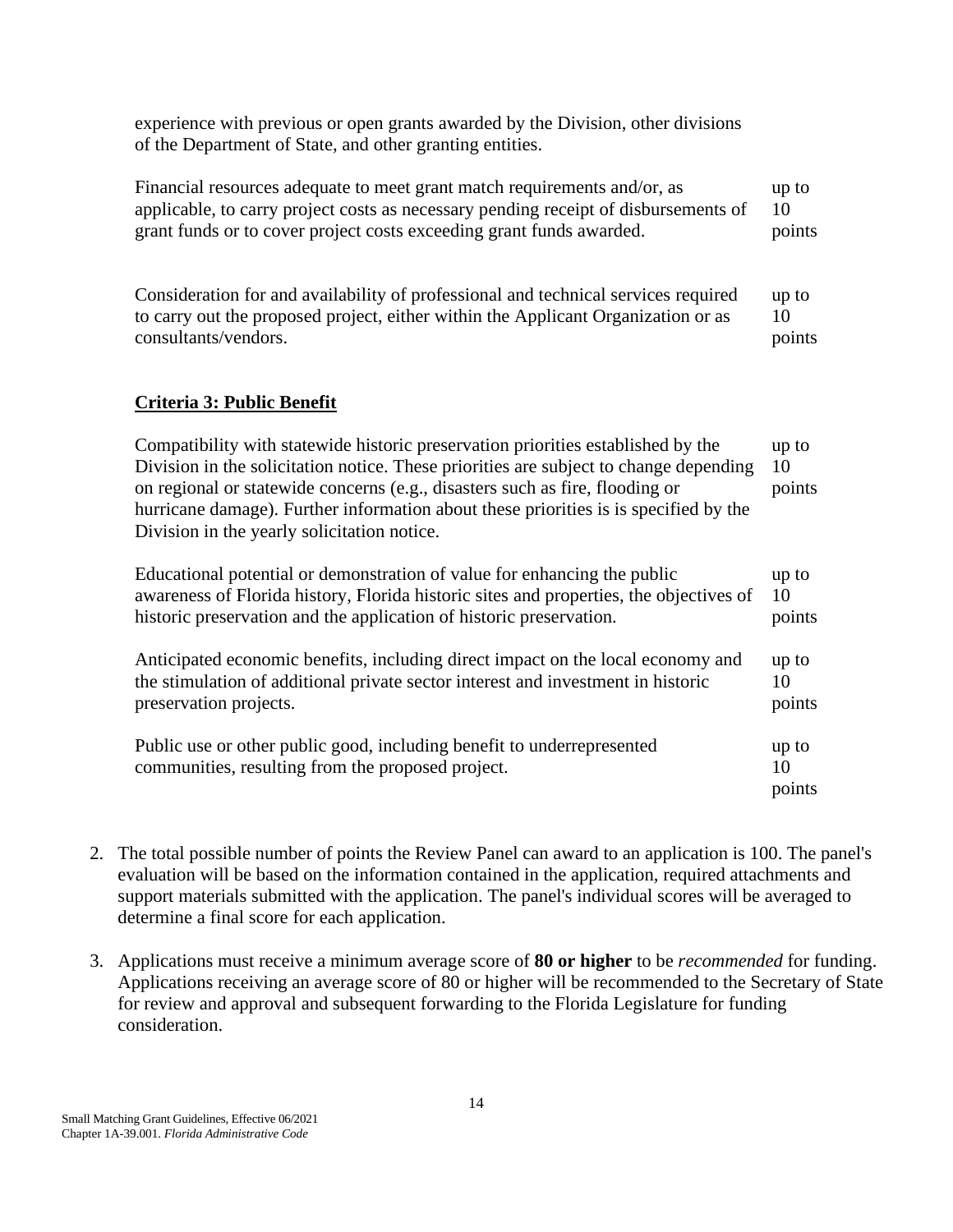4. Applications with a tied average score will be ranked by application submission number order (lowest to highest).

#### <span id="page-18-0"></span>**A. Review Process**

- 1. Division staff will conduct a technical review to determine eligibility and prepare a staff content review report. Eligible applications will then be submitted to the Review Panel.
- 2. The Review Panel will evaluate each application on the review criteria and assign a score. Applications are ranked according to the average of scores assigned for each application.
- 3. The Review Panel approves the ranked list for submission to the Secretary of State.
- 4. The Division forwards the ranked list to the Secretary of State.
- 5. The Secretary of State reviews and approves the ranked list and submits it to the Legislature for funding consideration.

### <span id="page-18-1"></span>**B. Staff Review**

- 1. The technical review of applications verifies:
	- a) That the Applicant Organization has the correct **legal status** (public entity or nonprofit, taxexempt, Florida Corporation).
	- b) That for site-specific projects, the Applicant Organization, if not the owner, has the permission of the Property Owner to conduct the proposed Project on the owner's property and the owner is in concurrence with the application and is a public entity or a Non-profit Organization.
	- c) That the proposed Project is consistent with selected project type and the purpose of the Small Matching grant program.
	- d) That the Project Budget does not include non-allowable expenses.
	- e) That appropriate **matching** funds ratio has been identified and documentation has been provided.
	- f) All supporting documentation has been provided.
- **2. Only documents that are provided in response to requests for clarification from staff will be considered after the application deadline.** If necessary, a request for information will be sent with a certain response deadline. Such requests will be made in writing to the Applicant Organization via the DOS Grants System online using the contact information provided in the application. These requests are to clarify the information already submitted in the application. Responses received after the established deadline will not be accepted and the application will be presented to the Review Panel by Division staff as submitted, along with staff recommendations on how to address the outstanding issues. Clarifications will become an official part of the application.

### <span id="page-18-2"></span>**C. Information Provided to the Review Panel**

1. The Division shall make available online electronic copies of the eligible applications (along with their support materials) to the Review Panel in sufficient time for its members to review all applications prior to the public meeting for the purpose of considering the applications for funding. Ineligible applications will not be reviewed by the Review Panel or discussed at the public meeting.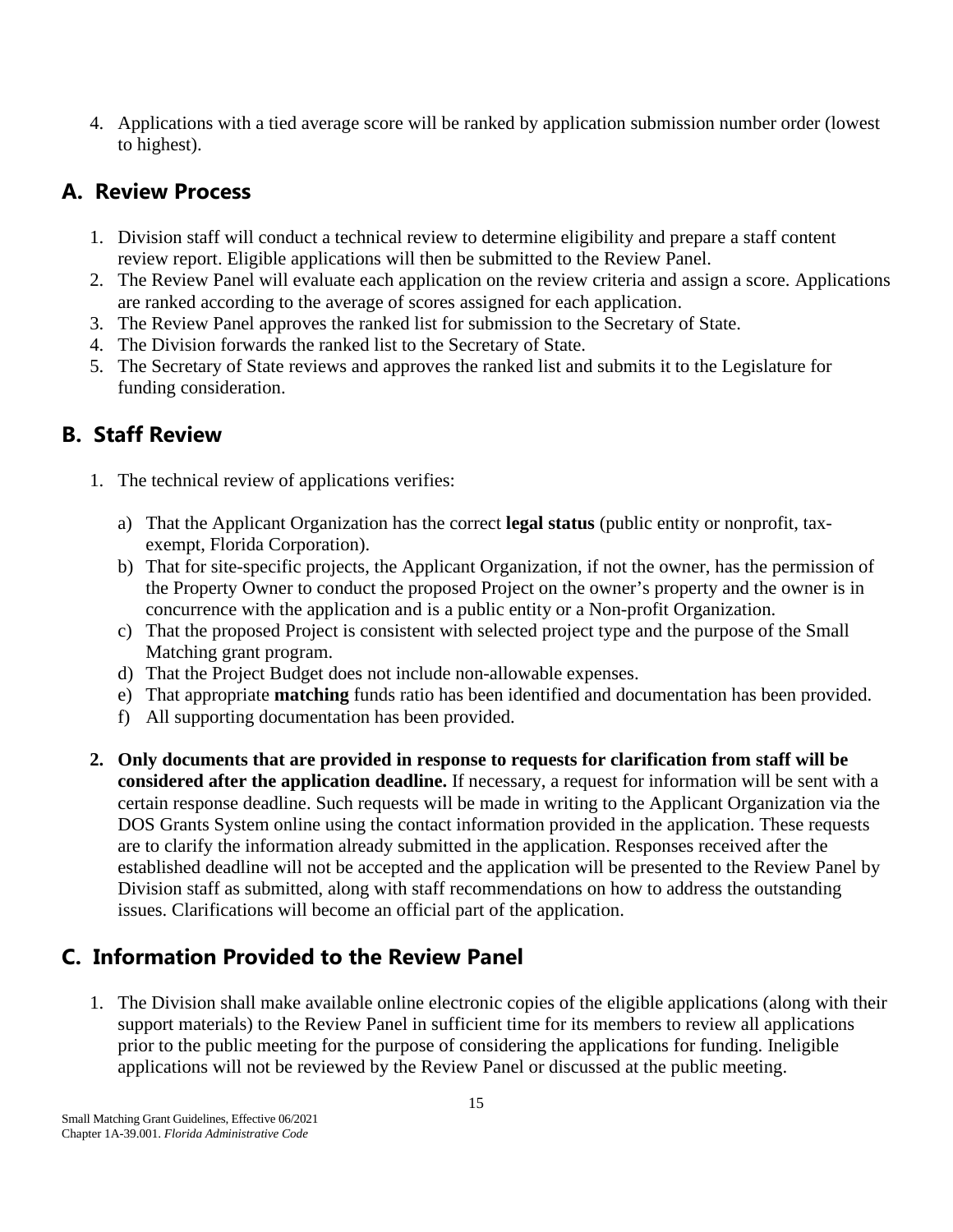- 2. The Division shall also make available to the Review Panel a staff content review report on each eligible application that provides an assessment of the information provided in the grant application. The staff content review report will include:
	- a) A synopsis of the proposed Scope of Work;
	- b) An assessment of compliance of the proposed project with any applicable Preservation Standards;
	- c) Relevant concerns or issues with the application, including Applicant Organization responses to requests for information.
	- d) An assessment of the proposed Scope of Work and its appropriateness in regards to the property, site, resources, collections, or information that forms the basis of the proposed project, personnel, and timeframe;
	- e) An assessment of the proposed estimated budget including eligibility of claimed match contributions, with recommendations for any grant funding level adjustments that may be justified by the findings of the staff technical review. Examples of the need for such adjustment would be a recommendation to delete work related to non-allowable expenses, work not consistent with any applicable Preservation Standards or to reduce the grant award in an amount commensurate with inadequately documented or non-allowable match contributions; and
	- f) Other information regarding the Applicant Organization and its compliance with previous Division grants, if relevant.

#### <span id="page-19-0"></span>**D. Panel Review**

- 1. After the Division staff review, the Division will release eligible applications to the grant panel for review and scoring. Panelists must be professionals in their field. Panelists will be appointed by the Secretary of State each year based on the following considerations (in no particular order):
	- Panelist resume, knowledge, experience and active involvement in the program, type or discipline being reviewed;
	- Panelist experience with the panel process;
	- Panelist availability;
	- Geographic representation;
	- Gender representation;
	- Minority representation;
	- Conflicts of interest: and
	- Diverse aesthetic, institutional and cultural viewpoints.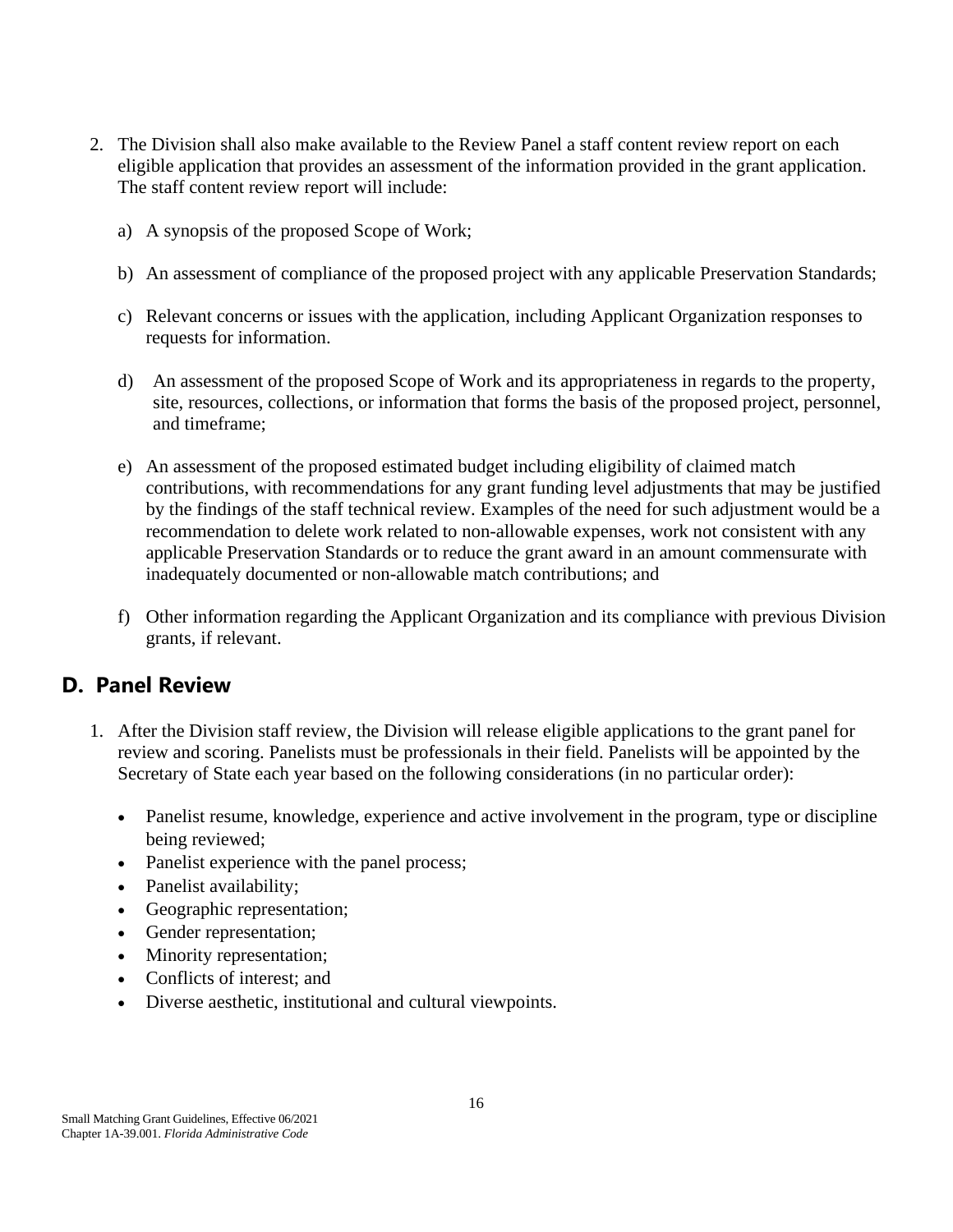- 2. The Division is always seeking panelist nominations. Anyone may nominate a panelist (themselves or someone else) at any time by contacting a program manager (see XIV. Help). Panelists may serve on a specific panel for up to 3 consecutive years. Panelists serve on a volunteer basis.
- 3. All panel members must comply with the Standards of Conduct for Public Officers and Employees of Agencies as set forth in section 112.313 Florida Statutes and voting conflict of interest laws as set forth in sections 112.3143 and 286.012 Florida Statutes.
- 4. Panelists independently evaluate each application based on the review criteria detailed in these guidelines and are required to follow the Division's scoring instructions. After each panel member has evaluated the applications, there will be a public panel meeting to review, discuss and score the applications.

### <span id="page-20-0"></span>**E. Panel Meeting**

- 1. Panel meetings are a public process and anyone can participate via online webinar. Participation instructions will be posted on the Florida Administrative Register (FAR) as a notice, on the Division's website and in the online grant system. The Division strongly encourages applicants to participate in the grant panel meeting, however it is not required. Participating in the panel process can be very helpful for those that intend to apply for future grants.
- 2. The Division Director, or the Director's designee, will serve as the panel Chair. Chairs do not vote on applications being reviewed. At the public meeting, the Review Panel shall score each eligible application reviewed for each of the aforementioned criteria. For each criterion the minimum score is zero and maximum score ten. As per the results of their review, discussion in the public meeting, and scoring, the members of the Review Panel shall recommend, for each application, funding levels and any revisions of Scope of Work necessary to ensure compliance with these Guidelines. After all Review Panel members have finalized scoring of all applications, the panel members' scores will be averaged to create a priority ranking list. This ranking list will include all applications reviewed during the public meetings.
- 3. A typical panel meeting will include the following:
	- a) Call to Order;
	- b) Introduction of Panelists and Staff;
	- c) Panel Instructions from the Chair (including purpose and conduct of the meeting);
	- d) Technical Discussion of applications. For each application:
		- i. The Chair will announce the application number and applicant name;
		- ii. Division staff will present the results of the staff content review for each application;
		- iii. Applicant representatives (no more than 2) may come forward to answer questions from the panel regarding the proposed project and application (NOTE: presentations are not allowed); and
		- iv. Panelists can update scores and written comments in the DOS Grants System online following discussion of each application;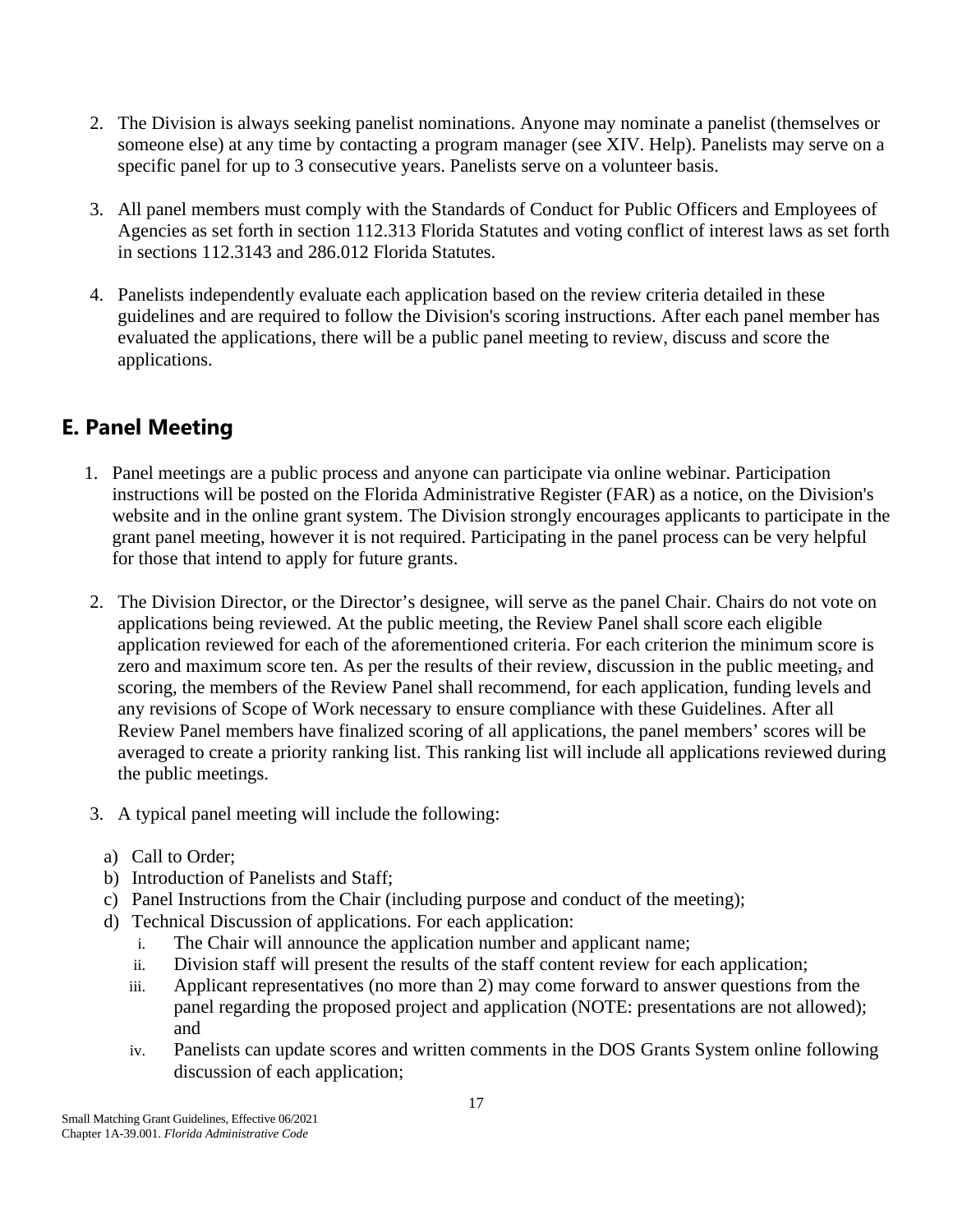- e) Application Scoring
	- i. Time allotted for panel to submit final scores and comments after conclusion of review of all eligible applications;
	- ii. DOS Grants System averages scores for each project to produce a funding list, ranked in order of total average score, highest to lowest; and
	- iii. Ranked funding list is read into the record and applications with a tied average score will be ranked by application submission number order (lowest to highest);
- f) Adoption of Recommended Funding List
	- Panel Chair will request discussion and a vote on the approval and recommendation of the ranked funding list to the Secretary of State;
- g) Public Comment; and
- h) Adjournment.

#### <span id="page-21-0"></span>**F. Funding Process**

- 1. Following the public meeting, the Division shall prepare a final priority list of all recommended applications with an associated level of funding for each, for review and approval by the Secretary of State. The Secretary may approve the list as submitted by the Review Panel. The approved list will be posted on the Division's webpage.
- 2. The Secretary of State will provide the Legislature with an approved list, ranked in order of total average score, with funding recommendations for all projects that received a total average score of 80 and above. The Legislature may use this list to make funding decisions.
- 3. Applications recommended for funding by the Review Panel and approved by the Secretary of State are not guaranteed funds. Funding for state Small Matching Grants is contingent on an annual appropriation by the Florida Legislature and, in addition, is subject to veto by the Governor.
- 4. Grant funds shall be awarded in accordance with the final ranking list of the applications considered for grant assistance in a given funding cycle, unless otherwise provided by the Legislature. Small Matching funds shall not be provided for projects which were not applied for, reviewed and recommended in accordance with procedures outlined in these Guidelines, unless otherwise provided by the Legislature.
- 5. If reallocation of grant funds becomes necessary due to completion of a project at less than anticipated cost or project cancellation during the Grant Period the Division will proceed as follows:
	- a) The Director may increase the grant award amount for projects funded in the same grant cycle that received only a portion of the recommended funding amount; and
	- b) If the funds available for reallocation exceed the amount needed to accomplish the objective of paragraph (a) above, after funding the projects in paragraph (a), the Director may allocate remaining additional funds to new grant awards in rank order at the recommended funding level for projects reviewed and scored in the same grant cycle but not funded because of insufficient funding.
	- c) Any funds remaining in any grant allocation as a result of completion of a project at less than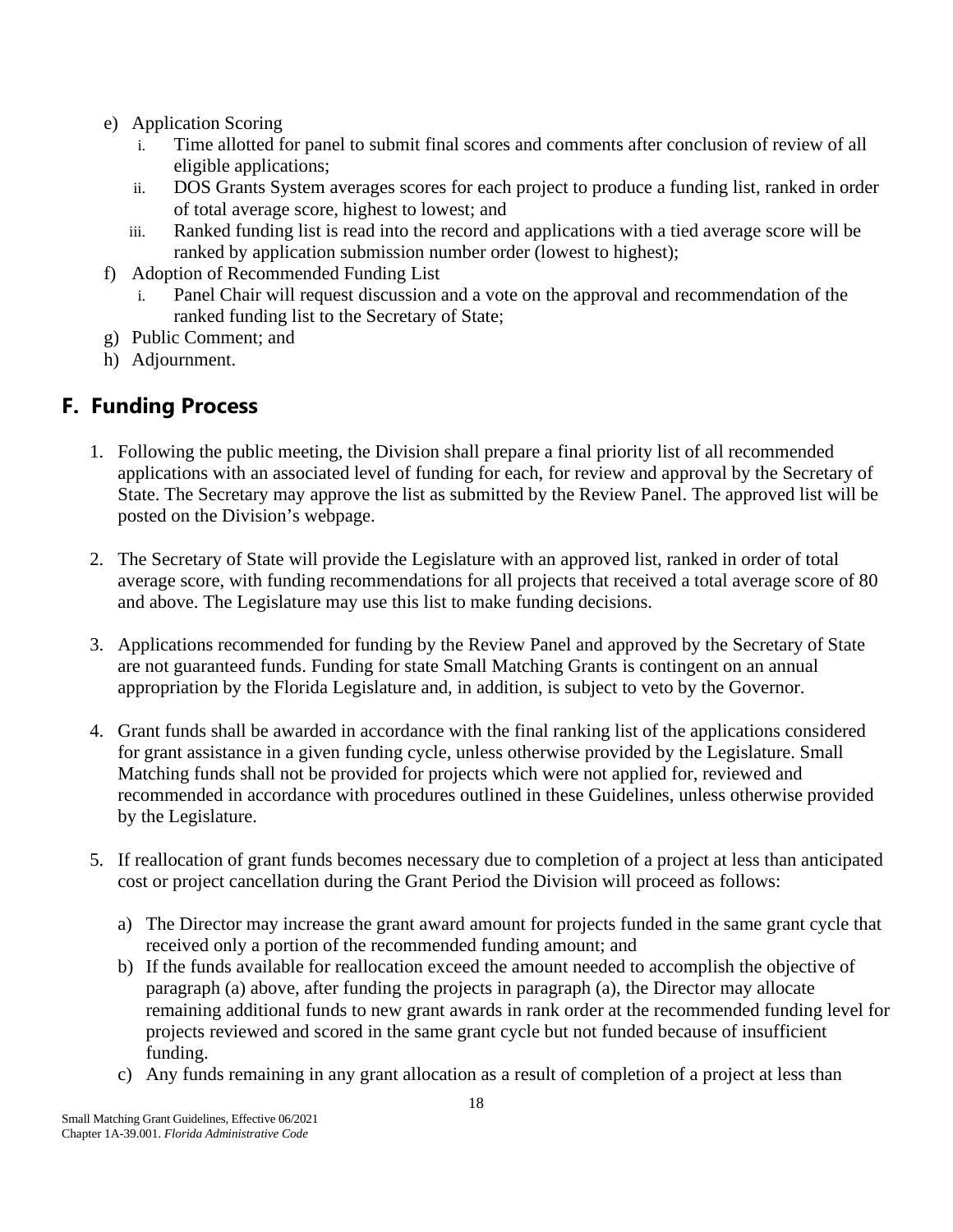anticipated cost or project withdrawal or cancellation that are not reallocated in accordance with paragraph (a) or (b) above shall revert to the funding source from which the grant funds were appropriated.

d) If additional grant funds become available during the grant year, the Director may increase grant awards, award new grants for applications reviewed by the Review Panel during the normal review processes or establish a special process for awarding such additional funds.

### <span id="page-22-0"></span>**X. HOW TO APPLY**

- 1. Applications must be submitted through the DOS Grants System at dosgrants.com.
- 2. All application information submitted to the Division is open for public inspection and subject to the Public Records Law (Chapter 119, Florida Statutes).

### <span id="page-22-1"></span>**A. Application Form**

- 1. The application form must be completed using the Division's online grant application and submitted online **by 5:00 pm ET** on the application deadline. Deadlines and a link to the application form are posted on the Division's web site at https://dos.myflorida.com/historical/grants/.
- 2. At any time prior to the Small Matching review and ranking public meeting, an Applicant Organization may opt to remove an application from further consideration for funding. Those applications will be labeled withdrawn and will not be discussed in the public meeting.

### <span id="page-22-2"></span>**B. Support Materials**

Support materials must be uploaded into the online grant application system. Support materials will not be accepted by any other method including email and fax, excluding Letters of Support.

### <span id="page-22-3"></span>**C. Required Materials**

Support materials are required documentation of eligibility. The required support materials for the Small Matching program are:

- 1. Documentation of Non-profit Status (for Non-profit Organizations only): In-state corporate entities must provide documentation of their active status as a Florida non-profit corporation with the Division of Corporations, Florida Department of State, which can be obtained at: http://www.sunbiz.org by searching the corporate name. Out-of-state corporate entities must include documentation from the Internal Revenue Service confirming that they are exempt from federal income tax under section  $501(c)(3)$  of the Internal Revenue Code. See Nonprofit, Tax Exempt.
- 2. Substitute W9 form: Applicant Organizations must submit a copy of their Substitute W9 form (SW9), which can be obtained at the Department of Financial Services (DFS) Substitute W-9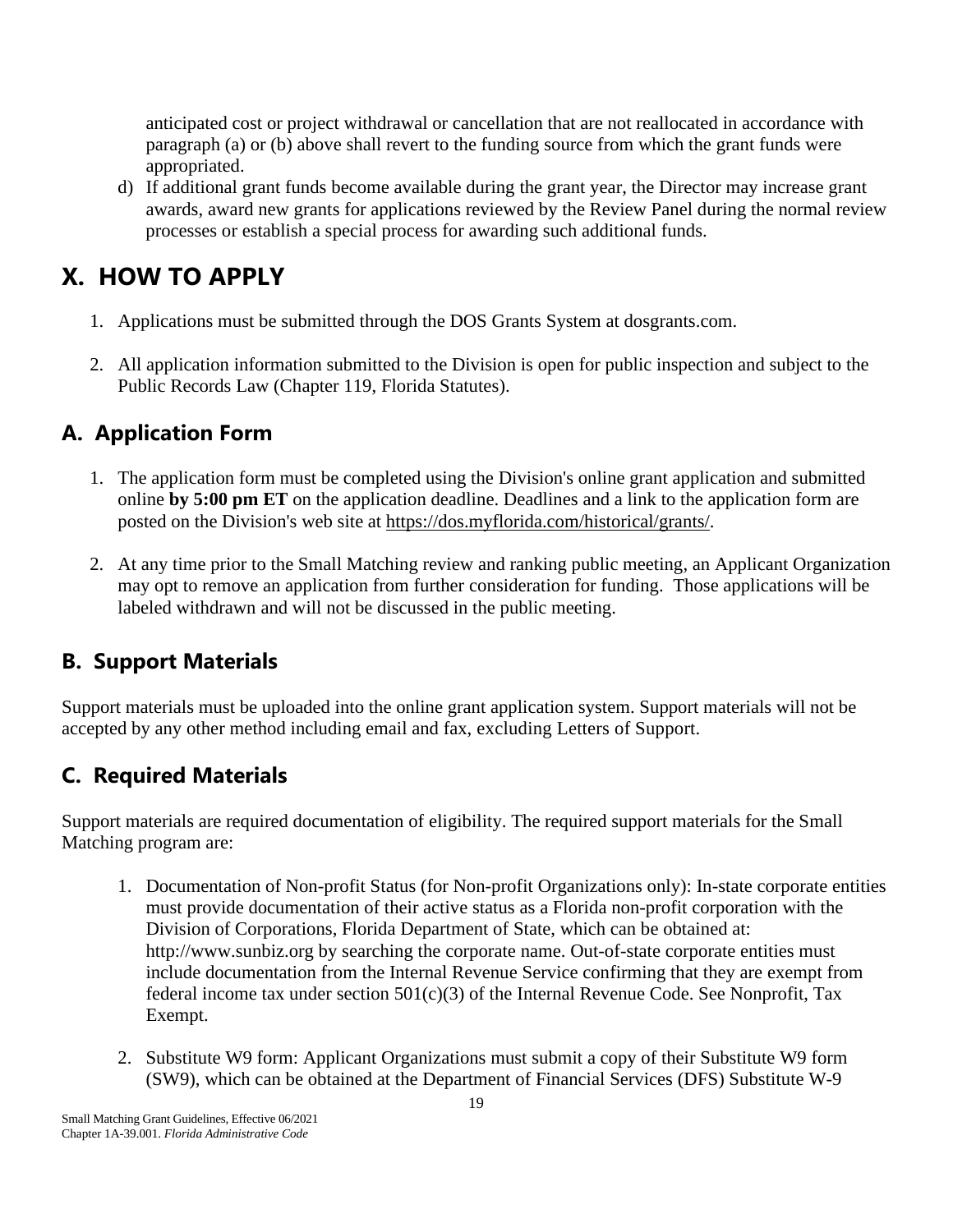website https://flvendor.myfloridacfo.com.

- 3. Documentation of Confirmed Match: An Applicant Organization shall provide current documentation of all match and this must meet the minimum match requirements outlined in these Guidelines. At a minimum, 25% of the match must be evidenced to be in the form of cash. See Match Requirements.
- 4. Letters of Support, Endorsement or Resolutions: If available at the time of application submission, the Applicant Organization shall provide a list that includes the following information for each letter of support, endorsement or resolution included in the application: name of author, type of communication (letter, petition, resolution, etc.) and organization represented (if applicable). All letters shall be scanned together and uploaded as a single file. Additional letters may be submitted directly to the Division but must be received one month prior to the public meeting where the Review Panel will review and score applications.
- 5. Photographs: All Applicant Organizations shall provide digital images as specified in the application instructions. For any project that includes archaeological excavation, photographs should include general views of the site, visible archaeological features and sample of artifacts recovered from previous work, as applicable. For Survey projects, photographs should document the project area as an aerial view, street level views and representative examples of the properties therein. For Heritage Education projects, photographs should provide examples of the data to be used, properties to be featured or samples of what is proposed to be accomplished.
- 6. Representative Image: A single representative image of the property or project to be used in the application review meeting shall be submitted by the Applicant Organization. The image should convey the theme or purpose of the proposed project.
- 7. Proposed Project Team Support Documents: The Applicant Organization shall provide the curricula vitae/resumes of the proposed project team as listed in the application.
- 8. Historical Marker Support Documents (for Historical Marker projects only): The Applicant Organization shall submit evidence of verification and approval of text by the Florida Historical Marker Council, along with a copy of the approved text. The marker shall not be purchased prior to the Grant Period.
- 9. National Register Eligibility Determination Documents (for National Register Nomination Projects only): The Applicant Organization shall submit evidence of review and determination of eligibility by the Division of Historical Resources, Bureau of Historic Preservation, Survey and Registration Section.
- 10. Documentation of Demonstrated Need: An Applicant Organization should use this attachment to explain and document the demonstrated need for the proposed project or activity, as it relates to the preservation of the history of Florida and/or its historical and archaeological resources, including any immediate threats to the historical property/ies, historic resources or materials, archaeological sites or historical information that is the subject of the proposed project.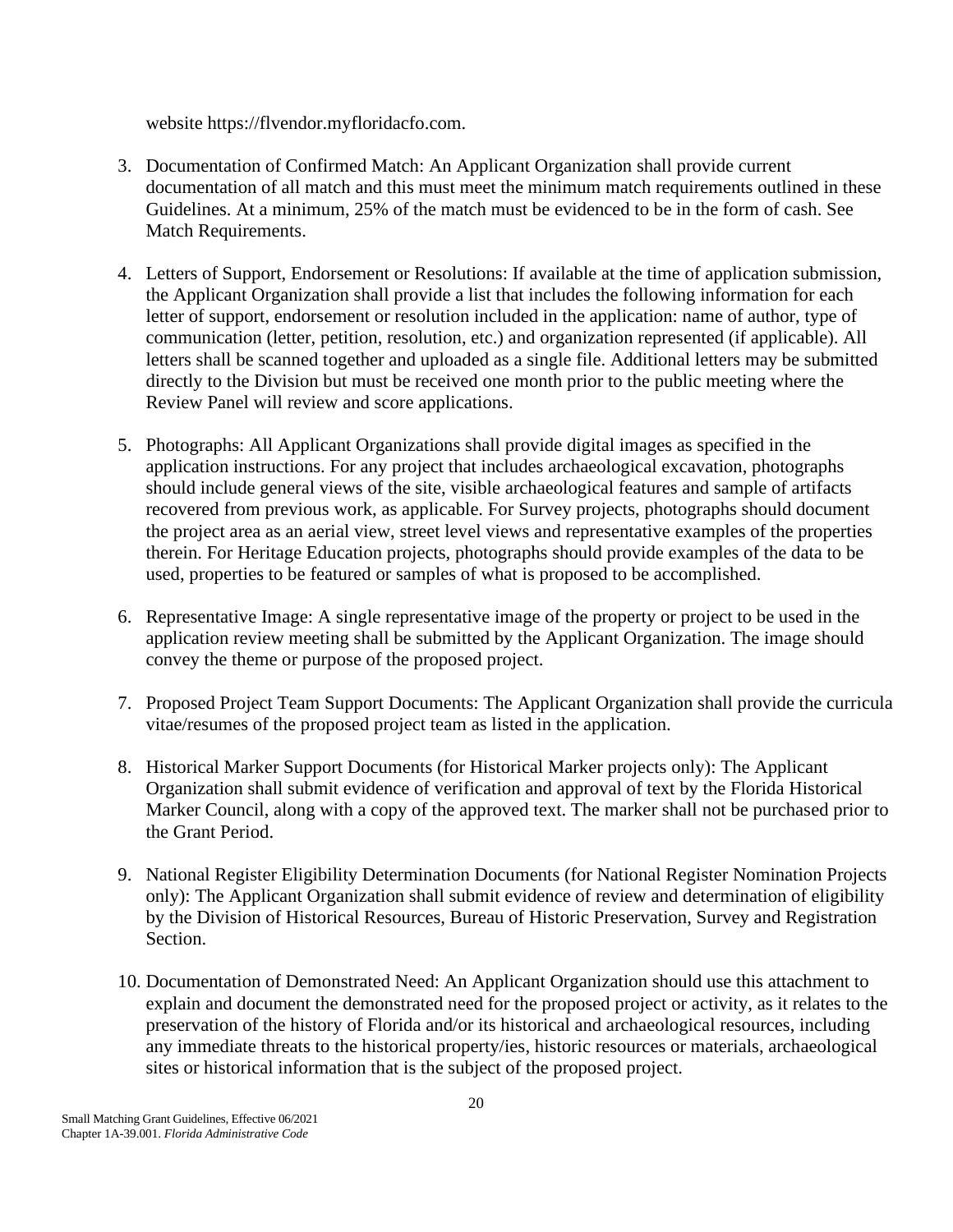- 11. Local Protection (for Survey, Planning and National Register projects only): The Applicant Organization shall provide copies of any documents that provide local protection of the project site, zone or resources, if any currently exist. This may include local protection ordinances, preservation or conservation agreements, protective or restrictive covenants or maintenance agreements.
- 12. Owner Concurrence Letter (for site-specific projects only): Each Applicant Organization shall provide a letter that documents that the Applicant Organization has the permission of the owner of record (if the Property Owner is not the applicant) to conduct the proposed project on the owner's property and that the owner is in concurrence with this application for grant funding. If the property for which grant funding is requested is leased by the Applicant Organization, the lease agreement must be dated, signed and submitted at the time of the application submission, with the required Owner Concurrence Letter attachment to the application.
- 13. Optional Materials: An Applicant Organization may use this attachment to present additional documents not specifically requested by the Division that support the application. Such materials may include copies of National Register nominations, newspaper articles or other documents that reflect the historical significance of the resource, highlight its historic characteristics, its public use, or so on.

### <span id="page-24-0"></span>**XI. GRANT AWARD AGREEMENT**

- 1. All grant awards which have been approved in accordance with these Guidelines and authorized by the Legislature and Governor shall be formalized through a Grant Award Agreement by which the Grantee enters into a contract with the State of Florida for the transparent management of grant funds. The Grant Award Agreement is specific to the type of project being assisted.
- 2. For all funded Projects, any changes to the Scope of Work and Project Budget submitted with the application must be reviewed and approved by the Division prior to execution of a Grant Award Agreement.
- 3. Project work may not be initiated prior to the Effective Date of the Grant Award Agreement, unless:
	- a) The Division may authorize initiation of project work prior to the Effective Date of the Grant Award Agreement if damage to or loss of the historical or archaeological resources that are the subject of the proposed project would likely otherwise occur. Such authorization must be secured prior to the initiation of work and shall apply only to work to be undertaken during the period after legislative appropriation for funding is made.
		- i. The Grantee must request such authorization in writing and must document the imminent threat to the resource by submission of a letter or report from a licensed architect, structural engineer, specialty engineer or geomorphologist, as applicable, clearly describing the conditions constituting the threat.
		- ii. The Division shall review the documentation provided by the Grantee and make a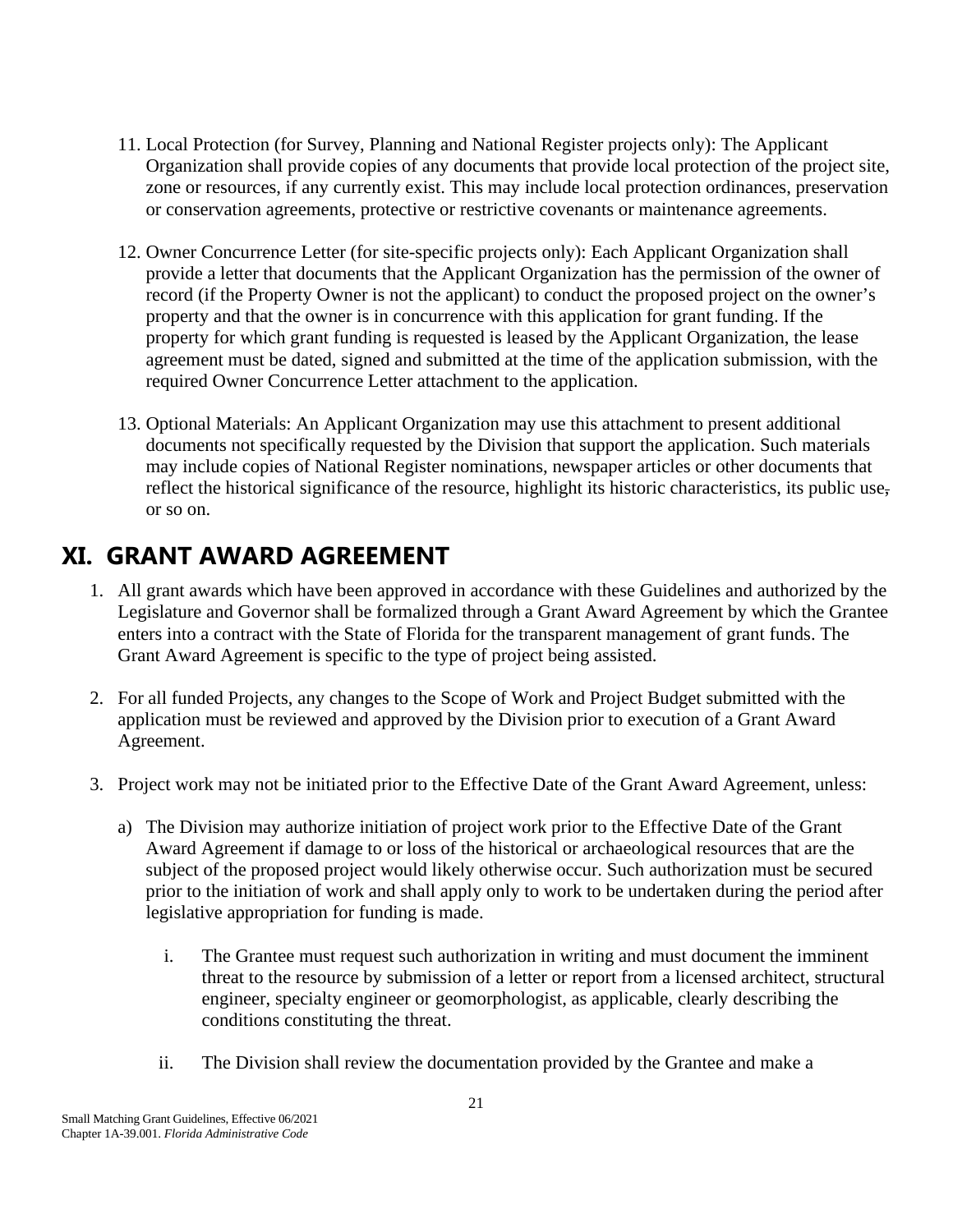determination regarding justification for requested authorization. The written determination of the Division shall be final.

- b) Division authorization for initiation of project work prior to the Effective Date of the Grant Award Agreement shall impose no liability on the Division if anticipated grant funds are not appropriated by the Legislature and approved by the Governor. All such work shall be undertaken solely at the Applicant Organization's risk.
- c) Division authorization does not entail disbursement of any payment prior to the Effective Date of the Grant Award Agreement. Grantee shall use matching funds to carry out approved work prior to the Effective Date.
- 4. Grant Encumbrance Period and Expenditure Period:
	- a) Encumbrance Period for Projects Requiring Contractual Services:
		- i. During the encumbrance period, but not later than the end date of the encumbrance period as outlined in the Grant Award Agreement, the Grantee shall execute all required contracts for all or part of the work to be accomplished with grant funds. Projects for which no encumbrance is accomplished by the established deadline may be cancelled by the Division and the grant funds may be reallocated in accordance with these Guidelines.
		- ii. Exception: The encumbrance period for a Small Matching Grant project can be extended by written approval of the Division if requested in writing as indicated below and if the Grantee demonstrates to the satisfaction of the Division that partial encumbrance of grant funding and the required match by binding contract(s) is achievable by the end of the requested extended encumbrance period. The Grantee's written request for extension of the encumbrance deadline must be submitted to the Division as outlined in the Grant Award Agreement.
	- iii. For projects not involving contract services, but to be conducted by Grantee's internal staff, the Grantee and the Division shall consult on a case-by-case basis to develop an acceptable encumbrance schedule.
	- b) Expenditure Period:
		- i. Grant funds and required match resources must be expended as outlined in the Grant Award Agreement and properly documented as required by the Division.
		- ii. Grant funds shall not be used for project expenditures that are incurred after the expenditure period end date, which is the termination date of the Grant Award Agreement.
	- iii. The Division may extend the expenditure period by not more than 30 days. Time extensions will be considered on a case-by-case basis and will be valid only if a contract amendment is executed by both parties, as outlined in the Grant Award Agreement. The Grantee must request the extension in writing, provide documentation that all grant funds and match contributions are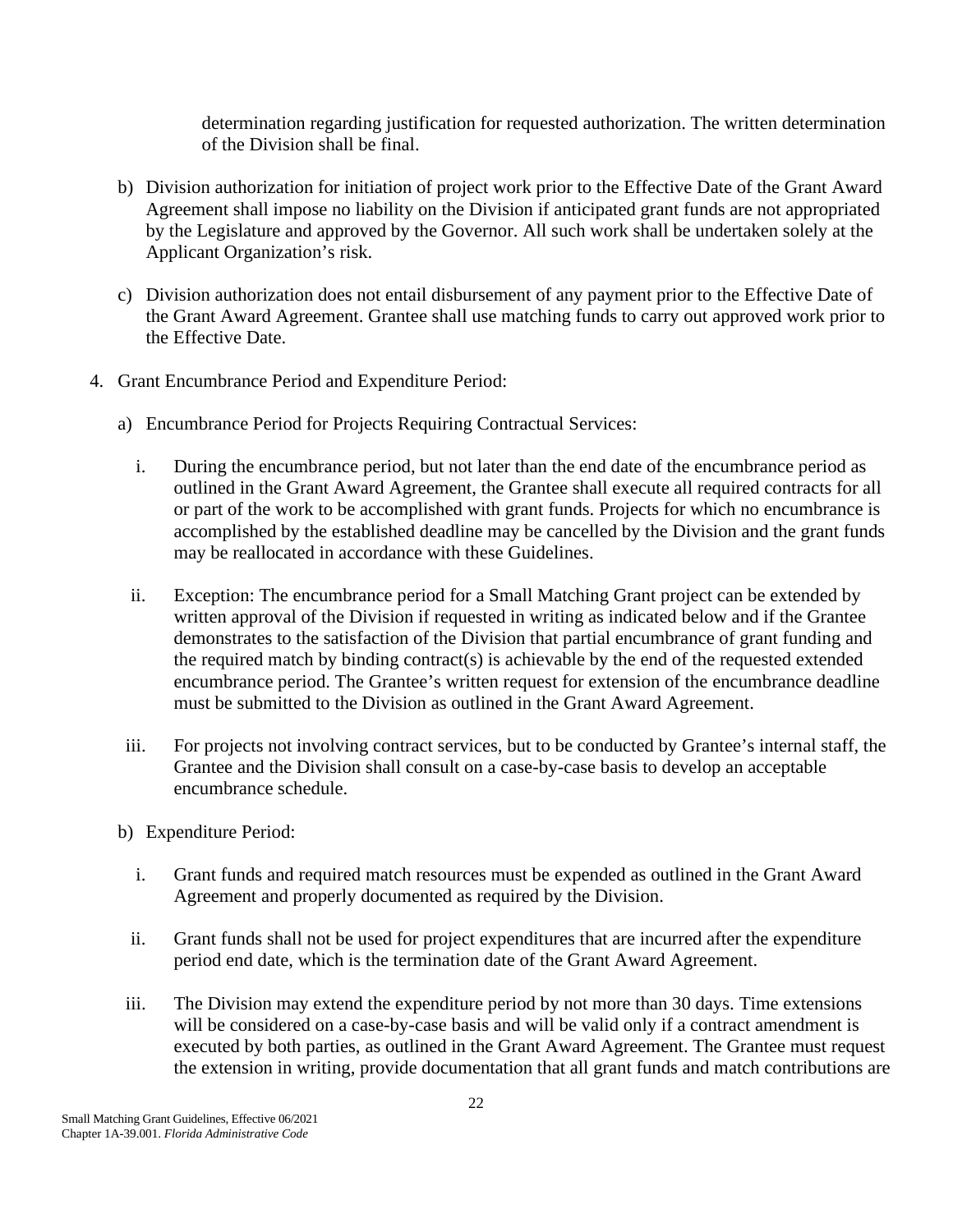encumbered and demonstrate to the satisfaction of the Division that project work is progressing at a rate such that completion is achievable within the extended expenditure period.

c) The Grantee's written request for extension shall be submitted to the Division no later than thirty (30) days prior to the termination date of the Grant Award Agreement.

#### <span id="page-26-0"></span>**A. Reporting Requirements**

- 1. As required by the Grant Award Agreement, Grantees shall submit periodic progress reports to the Division. Progress reports, along with any supporting or required information that documents project status, shall be submitted via the Department grants online system and meet the established deadlines indicated in the Grant Award Agreement. A progress report describes the progress of the project during the last reporting period including:
	- a) The progress and status of each Scope of Work activity;
	- b) The progress and status of the deliverables;
	- c) Status of executing subcontracts and encumbrance of funds; and
	- d) Any variations from project timeline, budget, and deliverables, with a description of reasons for variance.
- 2. Progress reports shall be accompanied by support materials that can effectively document the current status of project work as related to the Scope of Work. Photographs shall be captioned with property name, date of photograph, and description of feature and work described. For photographic submissions, Grantee may follow the suggested format established by the Division and available for consult at the Division's web page https://www.dos.myflorida.com/historical/grants/small-matchinggrants/. For projects involving historical research, design or publication, draft texts, renderings, mockups or other appropriate documentation must be submitted to properly document work undertaken and project status. For projects involving archaeological fieldwork or survey work, sample copies of field forms, draft maps or drawings must be submitted to properly evidence work undertaken.
- 3. The Grantee shall submit a final progress report within thirty (30) days following the Expiration Date of the grant or completion of the Scope of Work. An exception to this is the establishment of a specific final progress submission date when a grant extension is agreed upon and a contract amendment is executed by the Grantee and the Division.
- 4. The Grantee shall provide information and documentation to the Division to assist in identifying nonstate entity Grantees that are required to comply with the Florida Single Audit Act, Sections  $215.97(2)(a)$  and  $215.97(8)(a)$ , F.S. and assisting in compliance. Information and documentation provided by the Grantee shall be reported by grants staff to the Department's Office of Inspector General.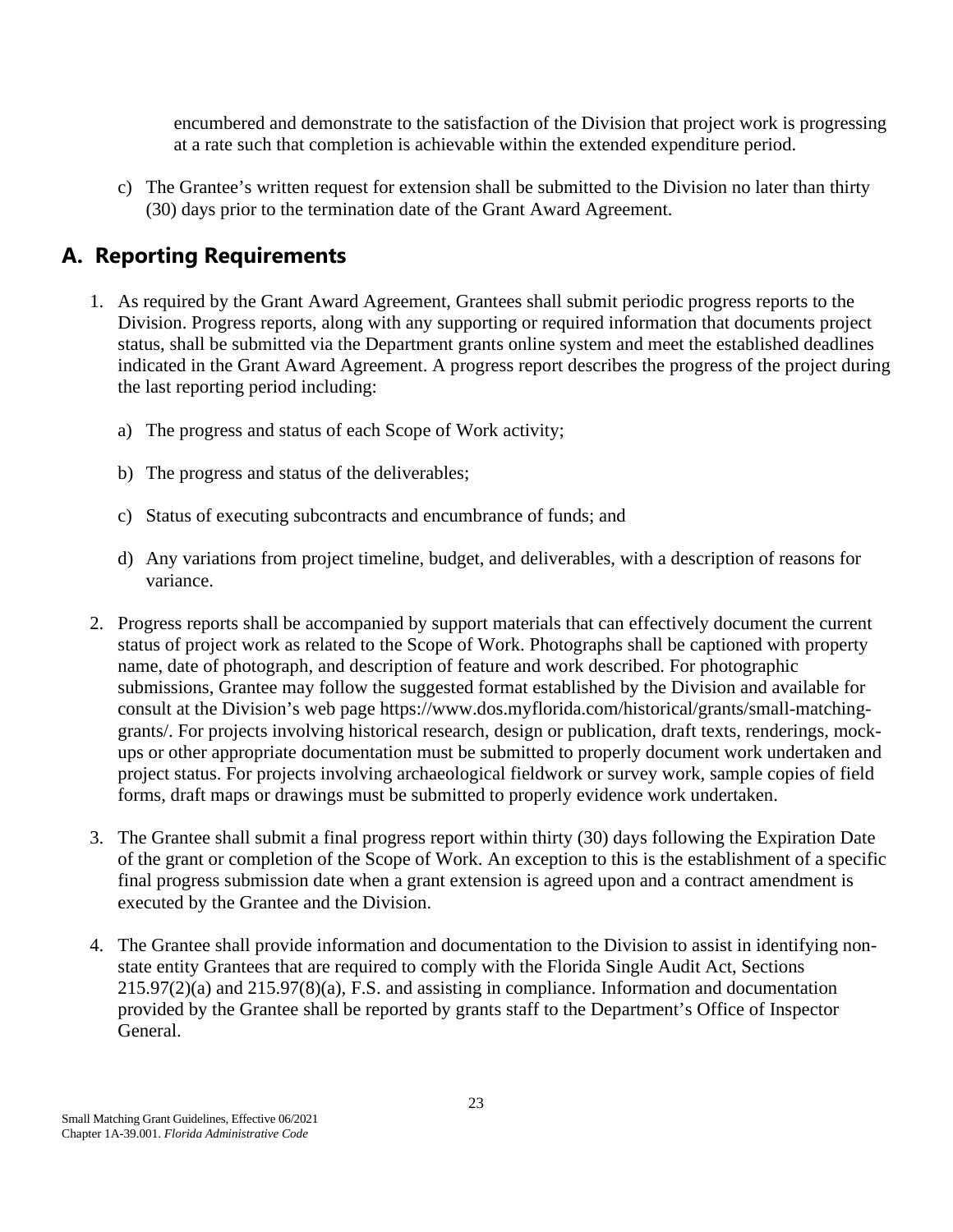### <span id="page-27-0"></span>**B. Retention of Records**

The Grantee shall retain financial records, supporting documents, statistical records and all other records including electronic storage media pertinent to the Project for a period of five (5) years after the close out of the grant. If any litigation or audit is initiated, or claim made, before the expiration of the five-year period, the records shall be retained until the litigation, audit or claim has been resolved.

### <span id="page-27-1"></span>**C. Grant Withdrawal or Cancellation**

In the event an Applicant Organization is unable to complete the Scope of Work specified in the executed Grant Award Agreement, the Division should be informed as soon as possible. All pre-approved grant and match expenditures shall be documented and a final progress report must be submitted along with expenditure logs and schedule of values evidencing the percentage of completion. Any unaccounted advanced funds shall be returned to the Division.

### <span id="page-27-2"></span>**XII. GRANT FORMS**

The following forms must be used in the administration of all grants in these guidelines and are hereby incorporated by reference and available from the Division at https://dos.myflorida.com/historical/grants/:

| # | Title                                              |                | Form # Effective Date |
|---|----------------------------------------------------|----------------|-----------------------|
|   | 1. Small Matching Grant Application DHR001 06/2021 |                |                       |
|   | 2. Grant Award Agreement                           | GAA001 06/2021 |                       |
|   | 3. Progress and Final Report                       | DHR003 05/2018 |                       |

### <span id="page-27-3"></span>**XIII. DEFINITIONS**

- A. "Applicant Organization" means a public entity governed by a county, municipality, school district, community college, college, university or an agency of state government; or a Non-profit Organization.
- B. "Certified Local Government" means a historic preservation program established by county or municipal ordinance that is certified by the Secretary of the Interior pursuant to 36 CFR Part 61, the implementing regulations for the National Historic Preservation Act of 1966, as amended.
- C. "Department" means the Department of State.
- D. "Director" means the Director of the Division of Historical Resources.
- E. "Division" means Division of Historical Resources of the Department. The Division's mailing address is 500 South Bronough Street, Tallahassee, Florida 32399-0250. Its telephone number is 850.245.6333.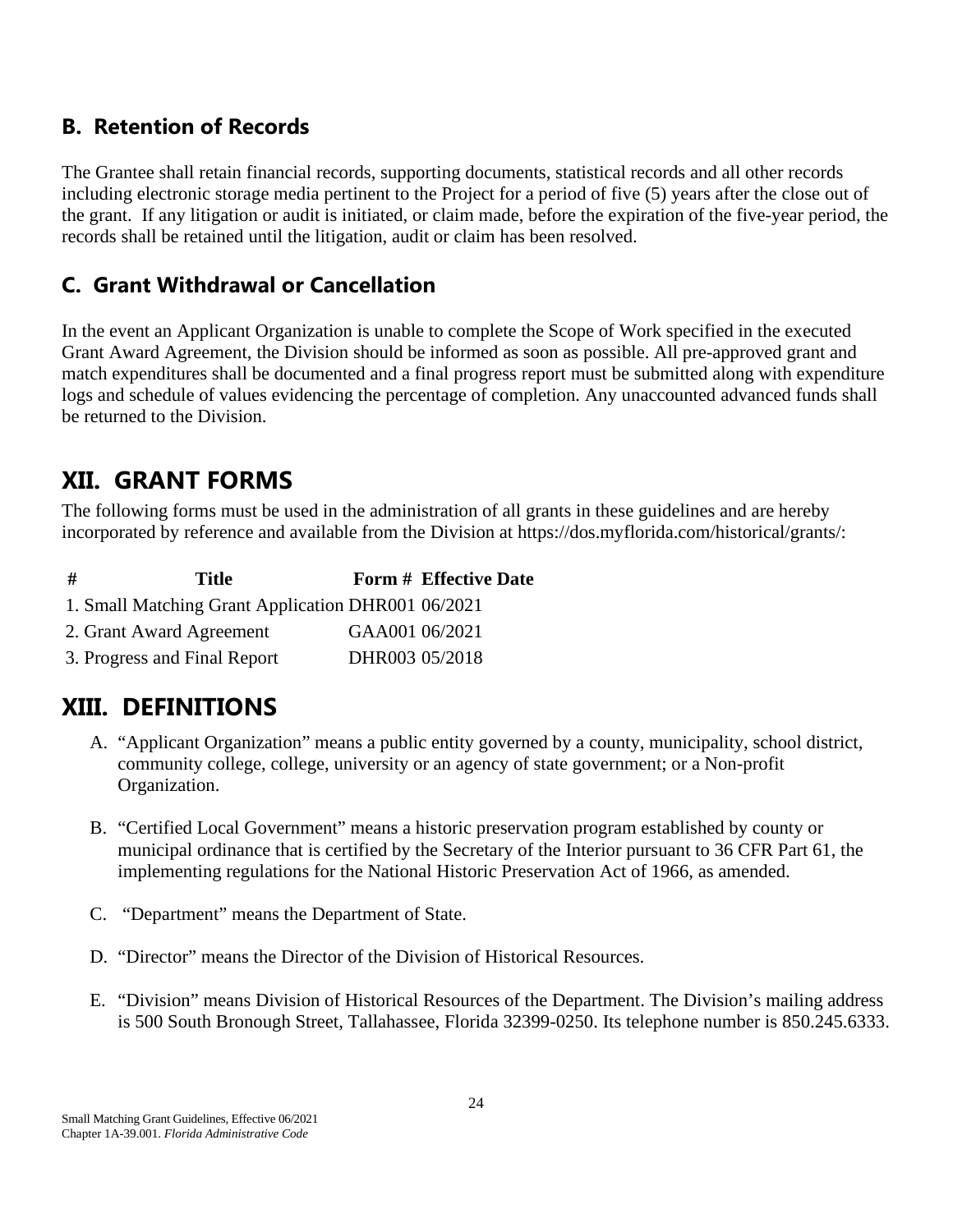- F. "Effective Date" means July 1 of the state fiscal year in which requested grant funding is appropriated by the Florida Legislature. Neither grant funds nor match contributions may be expended before this date except as allowed in the Guidelines.
- G. "Encumbrance" means commitment of grant funds and match by binding contract.
- H. "Expenditure" means the outlay of cash or the amount due and owing after receipt of goods or services included in the Scope of Work.
- I. "Expiration Date" means the date by which all grant funds and match must be expended.
- J. "Florida Master Site File" means the list maintained by the Division of all recorded historical and archaeological sites and properties in the State of Florida.
- K. "Florida Single Audit Act" means the uniform state audit requirements for state financial assistance provided by state agencies to non-state entities as codified in Section 215.97, F.S.
- L. "Grant Award Agreement" means the legal instrument which binds the Grantee and the Division to the terms, conditions and limitations of the Division's grants programs.
- M. "Grantee" means the organization or governmental entity to which a grant is awarded, which has entered into a Grant Award Agreement with the Division and which is responsible and accountable both for the use of the funds provided and for the performance of the grant-assisted project.
- N. "Grant Period" means the period between Effective Date and Expiration Date of the Grant Award Agreement during which time expenditure of all grant funds and all contributions to match must be made.
- O. "Historic District" means a geographically definable area, urban or rural, possessing a significant concentration, linkage or continuity of sites, buildings, structures or objects united by past events or aesthetically by plan or physical development. A district may also comprise individual elements separated geographically but linked by association or history.
- P. "Historic Property" means any prehistoric or historic site, district, building, object or other real or personal property of historical, architectural or archaeological value, and folklife resources. These properties or resources may include, but are not limited to, monuments, memorials, Indian habitations, ceremonial sites, abandoned settlements, sunken or abandoned ships, engineering works, treasure trove, artifacts or other objects with intrinsic historical or archaeological value, or any part thereof, relating to the history, government and culture of Florida.
- Q. "Historical Markers" means Official Florida Historic Markers as defined by subsection 1A-48.002(3) F.A.C.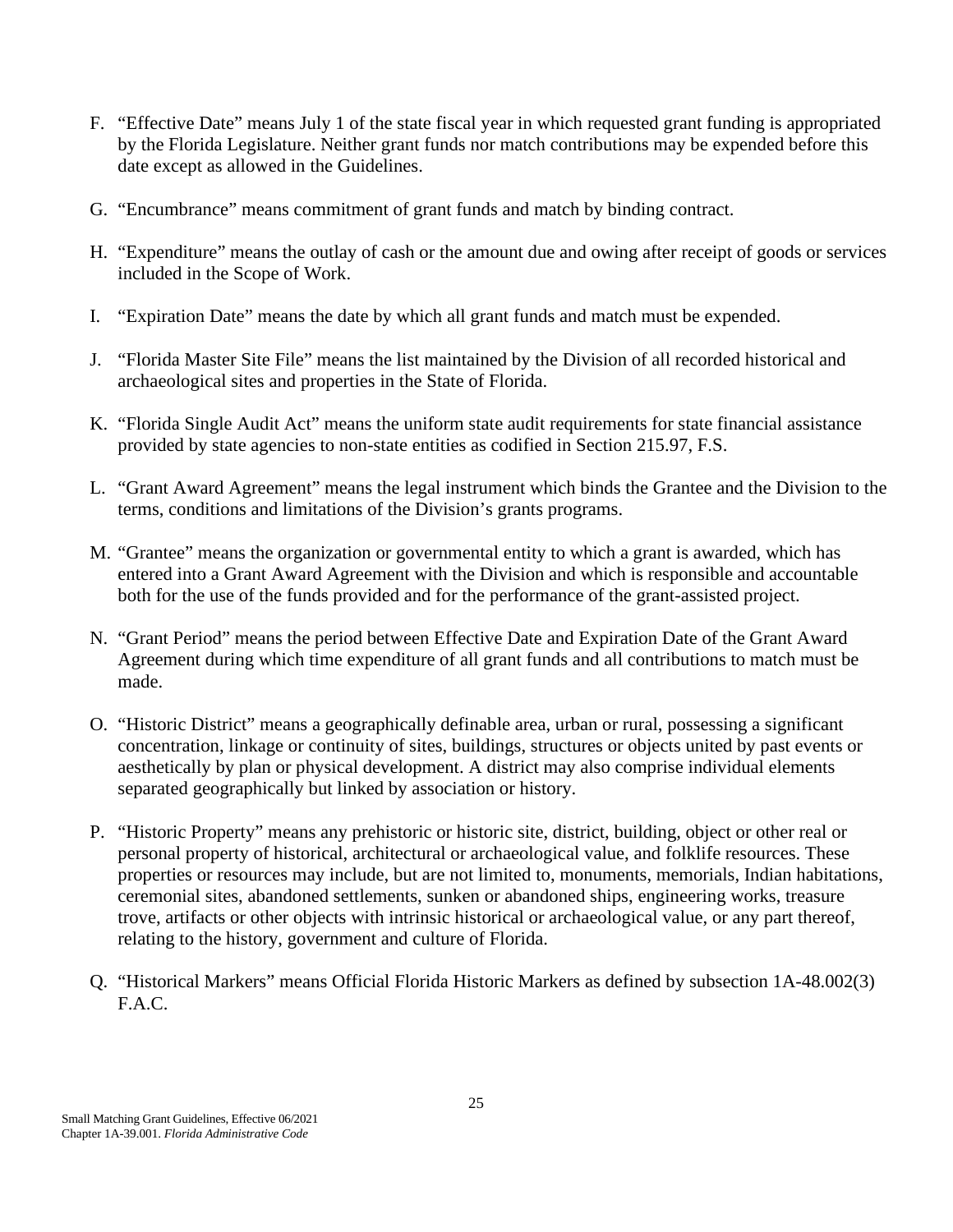- R. "In-kind Contribution" means a non-monetary contribution of equipment, services, property or labor provided by the Grantee, or a third party, and consistent with the Scope of Work and must be essential to the implementation of the Project.
- S. "Match" means cash, In-kind Contributions or donated materials, which must be made by the Grantee in order to receive the grant award. All match contributions, whether cash, In-kind Contributions or donated materials, must be consistent with the Scope of Work and must be essential to the implementation of the project.
- T. "National Register of Historic Places" means the list of districts, sites, buildings, structures and objects significant in American history, architecture, archaeology, engineering and culture, authorized by the National Historic Preservation Act of 1966, as amended, and administered by the U.S. Department of the Interior, National Park Service. The list of Properties on the National Register of Historic Places in Florida is available from the Division.
- U. "Non-profit Organization" means a corporate entity which is registered pursuant to Chapter 617, F.S., as a Florida non-profit corporation with the Division of Corporations, Florida Department of State. Grantees other than government entities must maintain active non-profit status with the Division of Corporations during the Grant Period. For Non-profit organizations outside of Florida, the Non-profit organization must be registered under  $501(c)(3)$  by the U.S. Department of the Treasury, Internal Revenue Service.
- V. "Planning" means research and design necessary to guide the long term preservation of historic resources or a historic district, including preparation of historic structure reports, condition assessments, architectural drawings and construction documents, predictive modeling, preparation of preservation or management plans, and design or preservation guidelines. Planning activities on historic Religious Properties shall be limited to building exterior envelope and structural elements of the building, excluding accessibility upgrades.
- W. "Preservation Standards" means the following standards promulgated by the National Park Service, United States Department of the Interior and the Division for the types of projects indicated:
	- a. For projects involving archaeological investigation, the Secretary of the Interior's Standards for Archaeological Documentation;
	- b. For projects involving historical research, the Secretary of the Interior's Standards for Historical Documentation;
	- c. For projects involving documentation of a historic structure, the Secretary of the Interior's Standards for Architectural and Engineering Documentation;
	- d. For survey projects, in addition to the Secretary of the Interior's Standards for Preservation Planning, the Florida Master Site File Guidelines for Users, Photo Submission Policy and the requirements of Chapter 1A-46, F.A. C.; and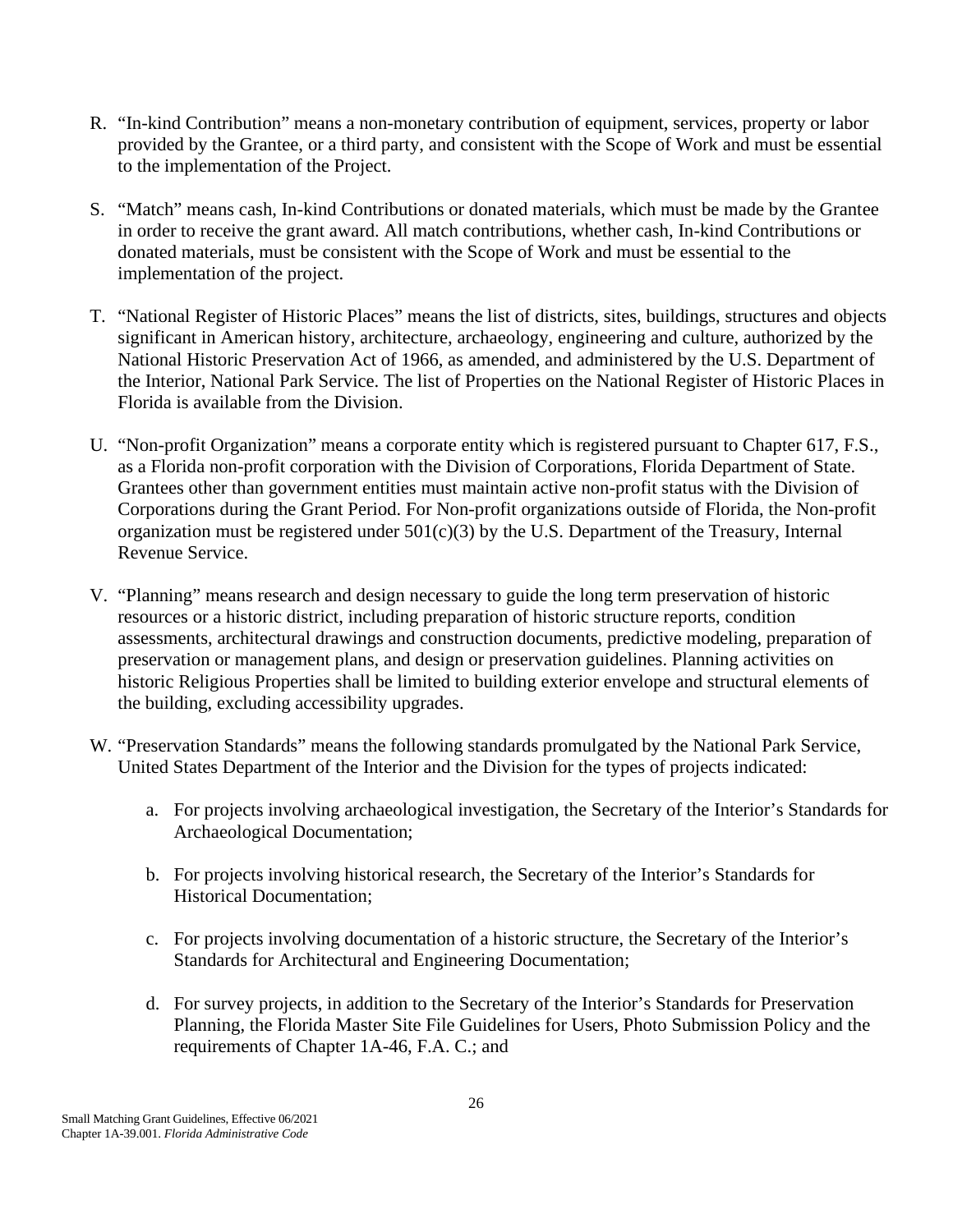- e. The National Park Service and Division standards referenced in paragraphs (a) through (d) above are available from the Division.
- X. "Project" means the undertaking that encompasses a set of tasks or activities defined by the Scope of Work and budget included in the grant application and formalized in the Grant Award Agreement. The Project must begin on the grant Effective Date and end on, or before, the grant Expiration Date. A Project may be a part of a larger effort undertaken in a series of distinct phases, which may have begun before the Grant Period and which may extend beyond the Grant Period, but will be treated as a specific and measurable distinct project during the Grant Period and shall be documented as such by the Applicant Organization.
- Y. "Project Budget" means the budget and project description included in the grant application. The Project Budget must succinctly describe all major elements of project work, the estimated cost of each and clearly allocate requested grant funding and match contributions to each.
- Z. "Property Owner" means the owner(s) of land or building(s) or both, and of all improvements made with grant funds.
- AA. "Real Property" means all land, structures, firmly attached and integrated equipment (e.g., light fixtures or a well pump) and anything growing on the land, as opposed to personal property (movable assets).
- BB. "Religious Property" means any Real Property and associated improvements owned by a religious institution (examples include churches, schools, meeting halls and parish houses) and any Real Property, regardless of ownership, that is used as a place of worship.
- CC. "Review Panel" means ad hoc group(s) appointed by the Secretary of State to review, rank and recommend funding levels for Small Matching Grant Applications. Panel members may include architects, engineers, historians, architectural historians, archaeologists, educators and museum professionals with experience in historic preservation, as well as citizens with demonstrated interest and experience in historic preservation
- DD. "Rural Economic Development Initiative" means the program and designation administered by the Department of Economic Opportunity as established by Section 288.0656 of the *Florida Statutes.*
- EE. "Scope of Work" means the work specified in the Grant Award Agreement or in an approved amendment thereto, as being authorized by the Division for expenditure of grant funds and for contribution to the required match.
- FF. "Survey" means the act or process of determining the location and identification of historical and archaeological sites and properties. An aspect of identification is evaluation, meaning determination of the historical significance or values represented by historical and archaeological sites and properties which have been located and otherwise described. For the purpose of this grant program, historic significance is evaluated on the basis of the Criteria for Evaluation for the National Register of Historic